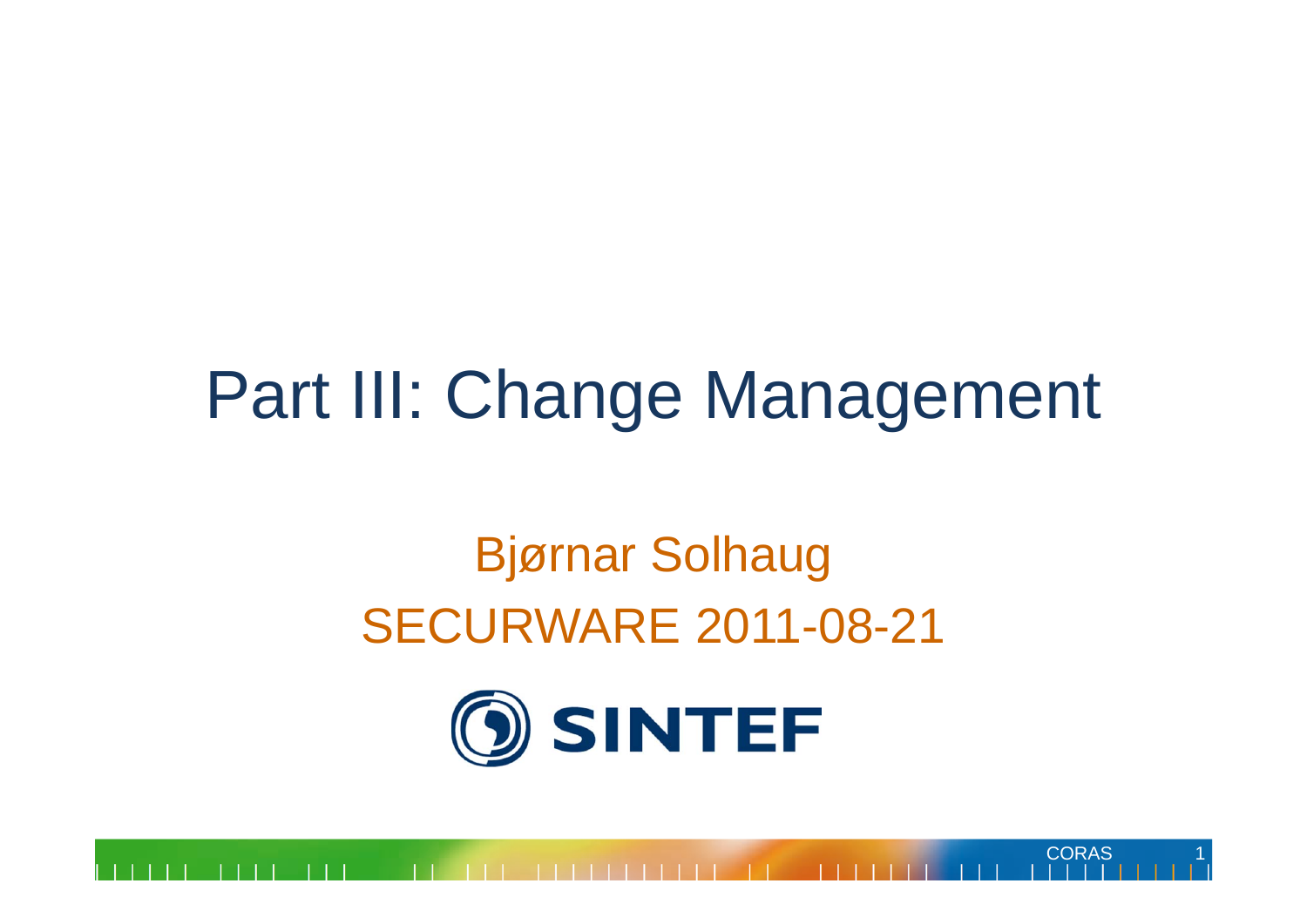#### Overview of Part III

CORAS

2

- Changing and evolving risk
- **Three perspectives on change**
- **Formal foundation**
- Risk graphs
- **Risk graphs with change**
- **ECORAS** instantiation
- **Practical example**
- **Summary**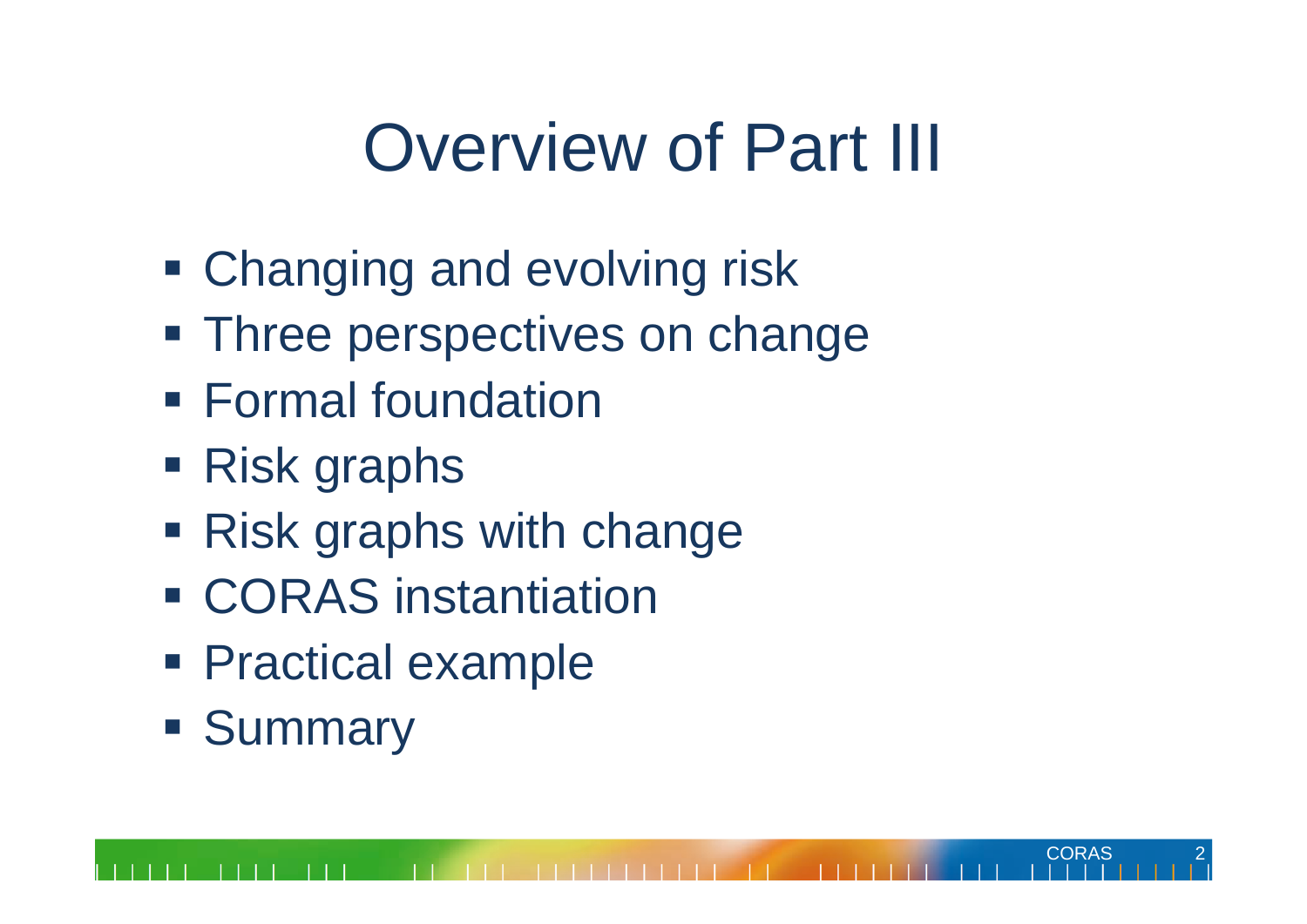# Changing and Evolving Risk

- $\mathcal{L}_{\mathcal{A}}$  Many risk assessments build on unrealistic assumptions
	- Particular configuration of the target
	- Particular point in time
	- Valid under the assumptions of the target description
- **Reality change and evolve** 
	- **The target and the environment change and evolve over** time
	- $\mathcal{L}_{\mathcal{A}}$  The assumptions, context, scope, focus, assets and parties may change and evolve over time
	- **As a result, risks change and evolve over time**
	- Change and evolvement must be reflected in the risk picture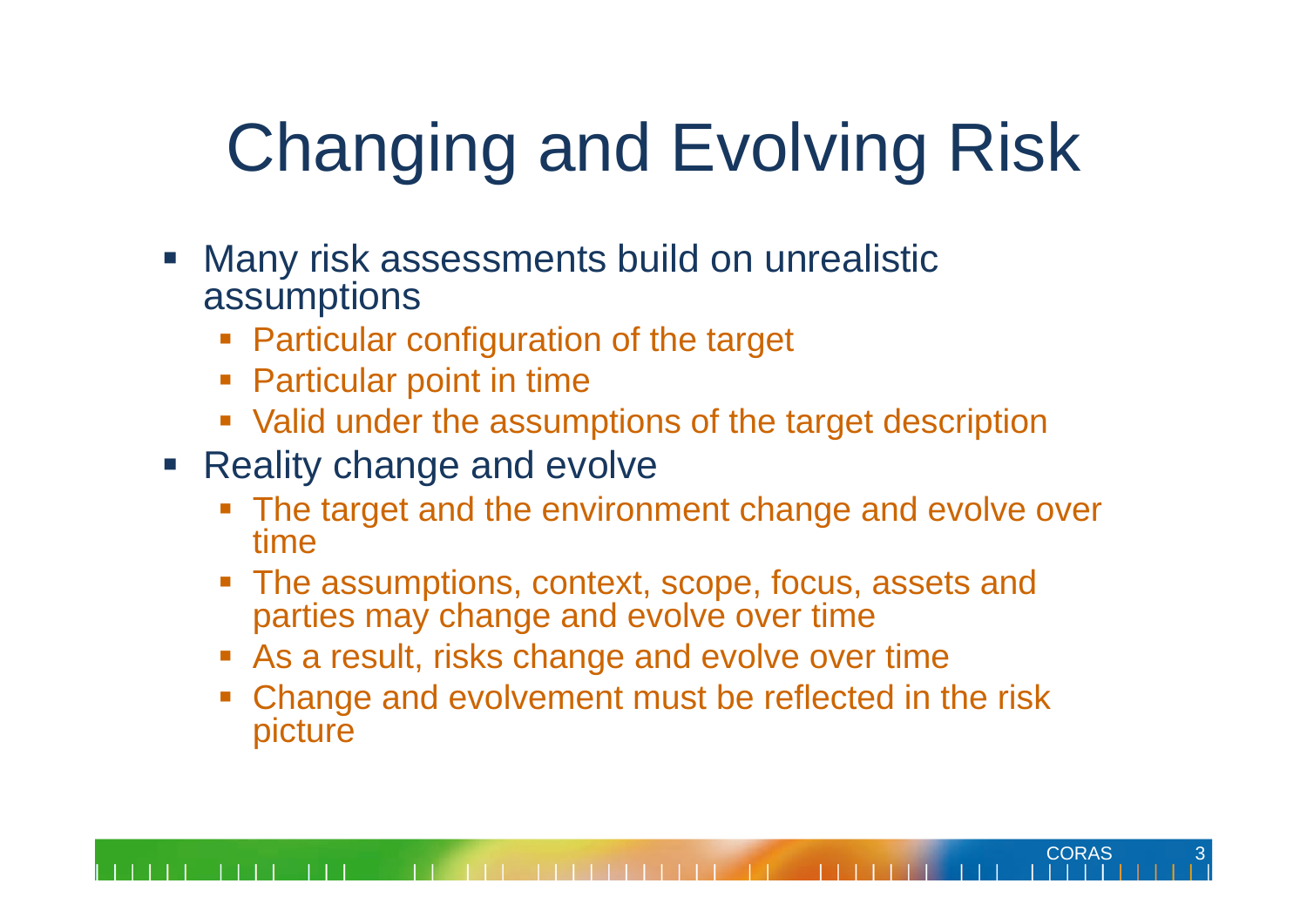# Three Perspectives on Change



- 1: The maintenance perspective
- 2: The before-after perspective
- 3: The continuous evolution perspective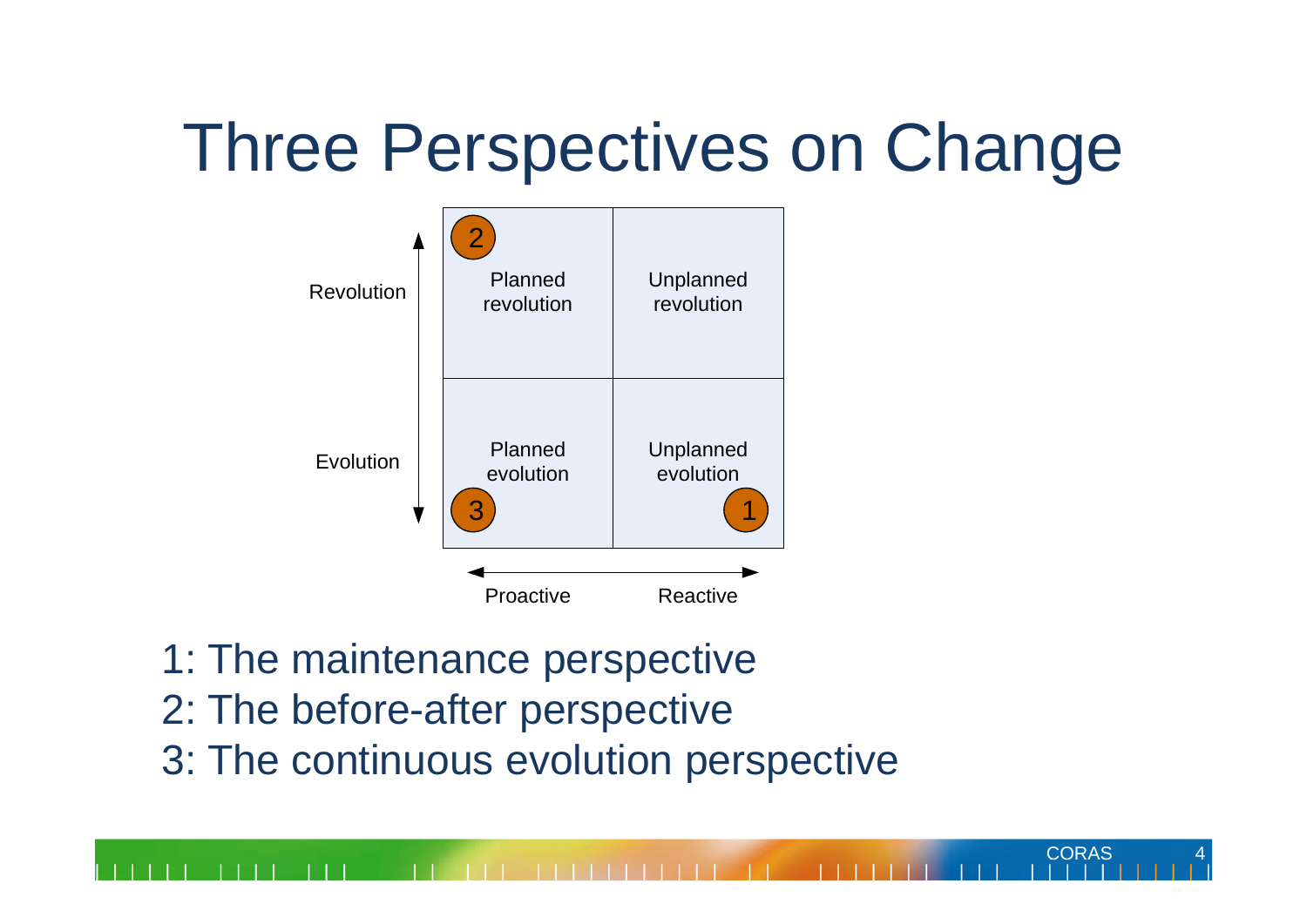#### Maintenance Perspective



#### **Methodological challenges**

- $\overline{\phantom{a}}$  Reuse the old risk assessment results
- $\mathcal{C}_{\mathcal{A}}$  Avoid having to start from scratch
- $\mathcal{L}_{\mathcal{A}}$ **Requires** 
	- $\mathcal{L}_{\mathcal{A}}$  Identifying the updates made to the target and update the target description accordingly
	- П Identifying which risks and parts of the risk picture/risk model are affected by the updates
	- Updating the risk picture/risk model without having to do changes in the unaffected parts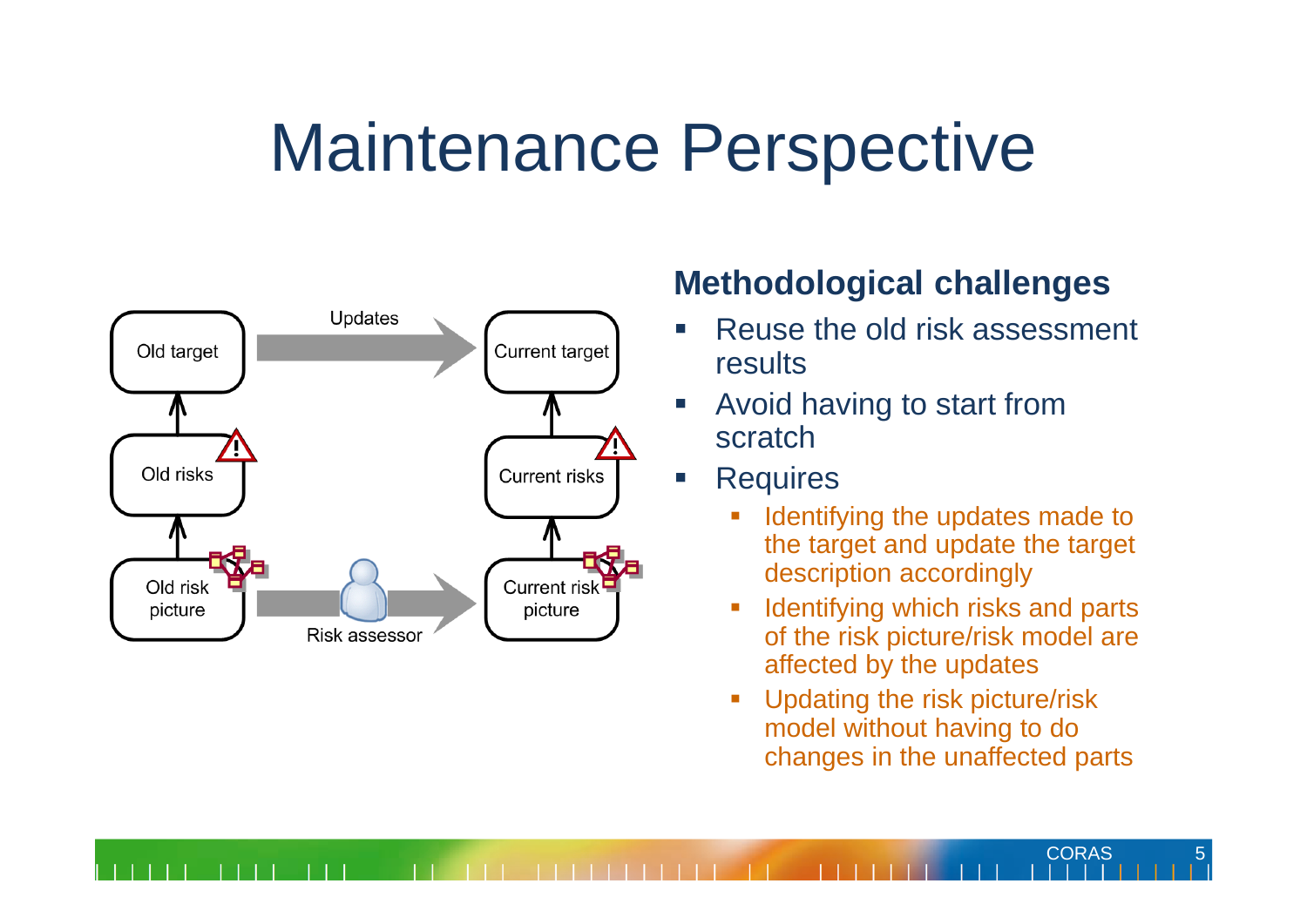#### Before-After Perspective



#### **Methodological Challenges**

 Obtain and present a risk picture for the current risks, the future risks, and the risks to the change

#### Requires:

- A target description that characterizes the target "as-is" and the target "tobe"
- г A description of the process of change
- Г Identifying current and future risk without doing double work
- Г Identifying risks to the change process
- Г Providing a risk picture that characterizes current risks, future risks and risks to the change process, and that relates these to the target description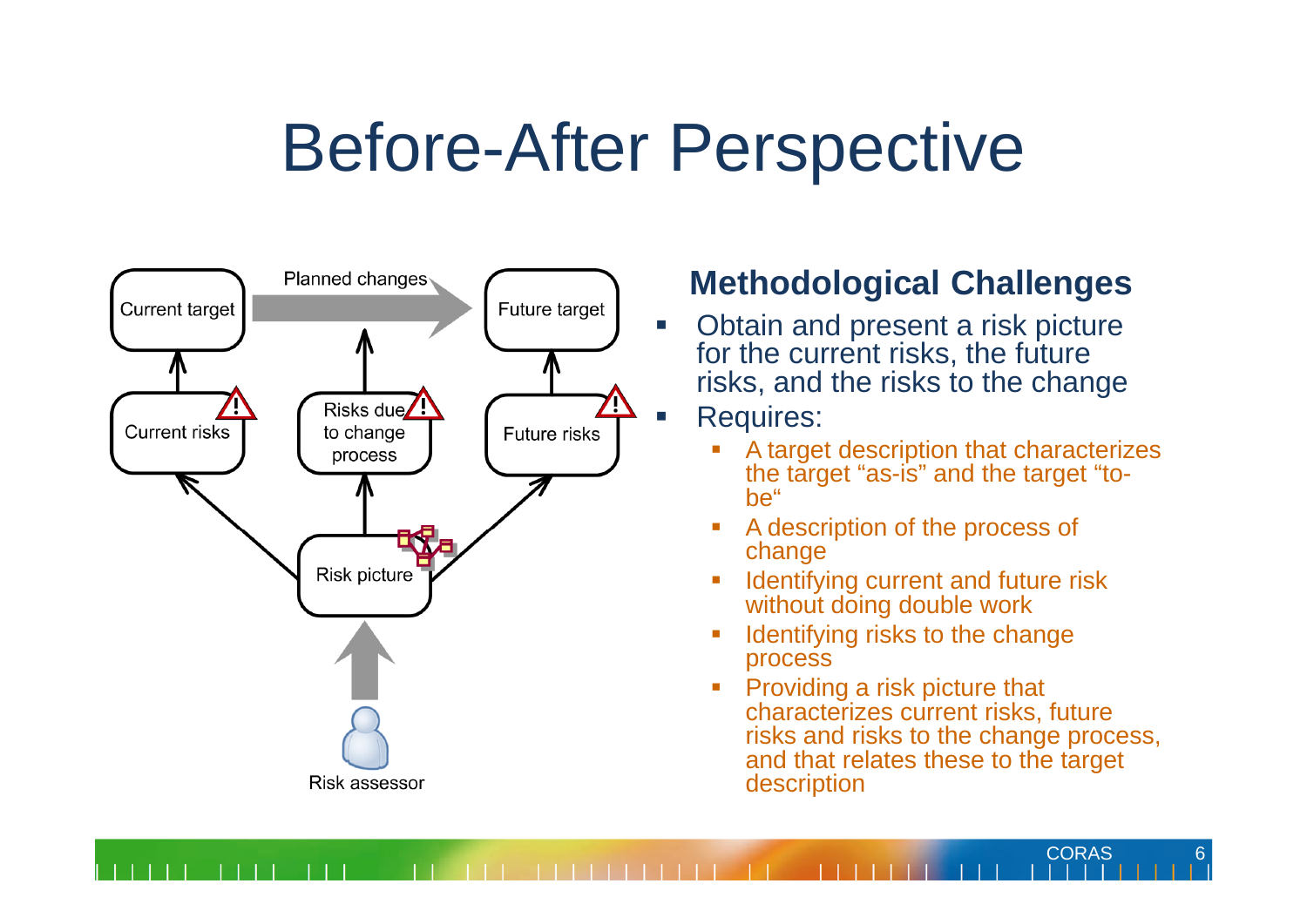#### Continuous Evolution Perspective

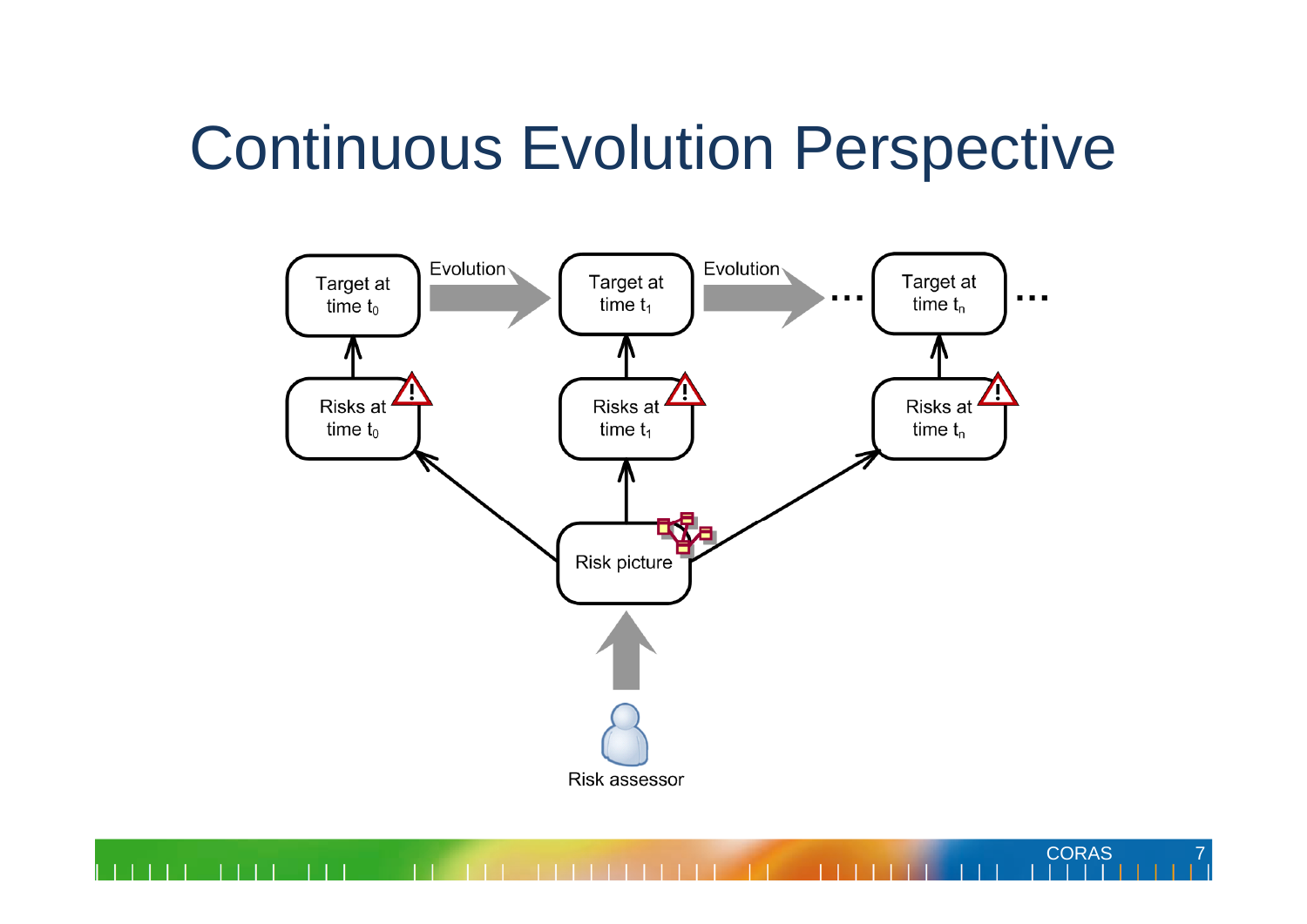#### Continuous Evolution Perspective

#### **Methodological challenges**

- **If Identify and present evolving risks in a dynamic risk** picture/risk model
- **Requires:** 
	- Generalizing a target description in such a way that it characterizes evolution of the target and its environment
	- F Identifying and generalizing the risks affected by evolution in the target or its environment
	- Characterizing the evolution of risks and presenting it in a dynamic risk picture/risk model
	- F Relating the evolution of risks described by the risk picture/risk model to the evolution of the target described in the target description

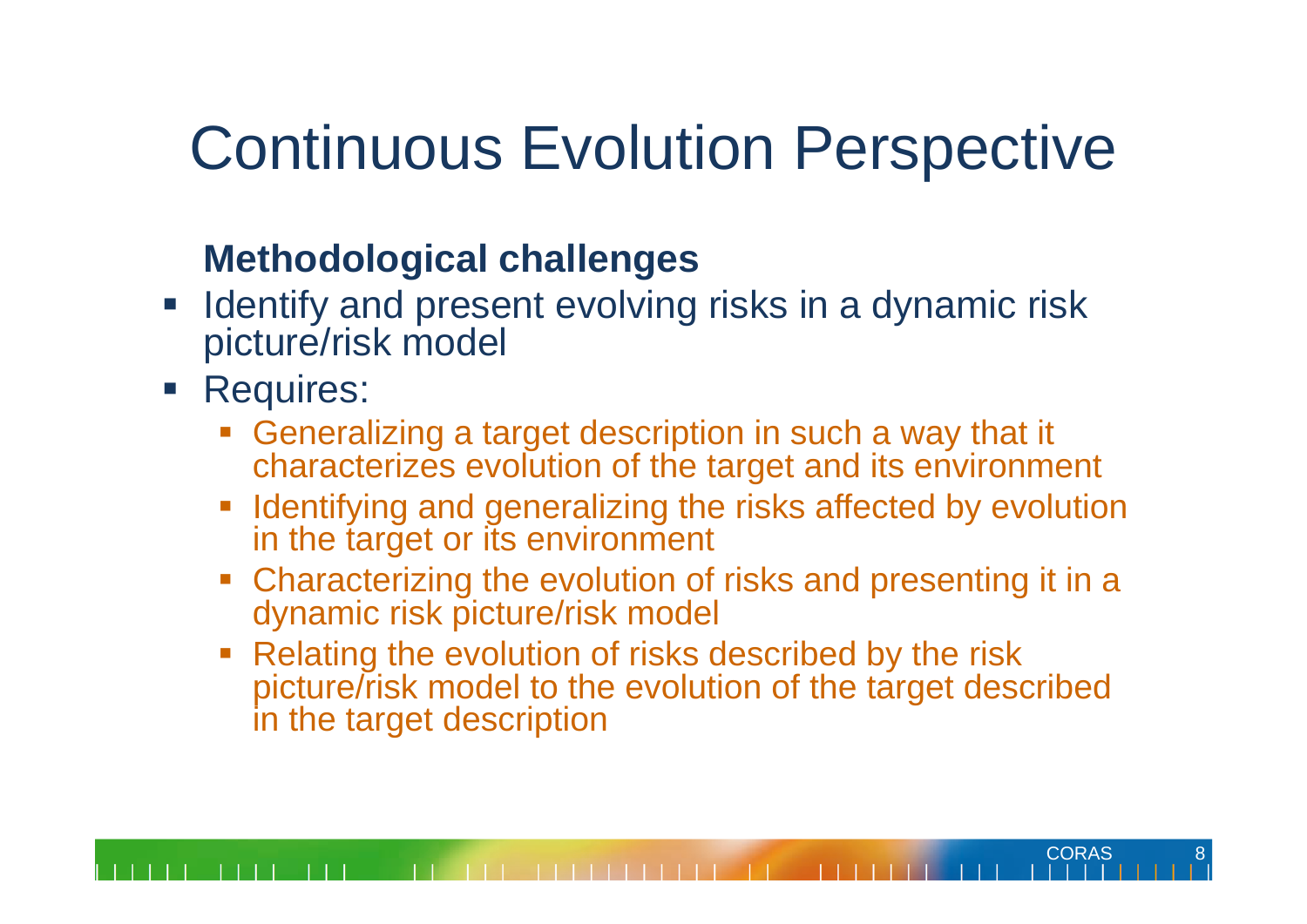#### Formal Foundation

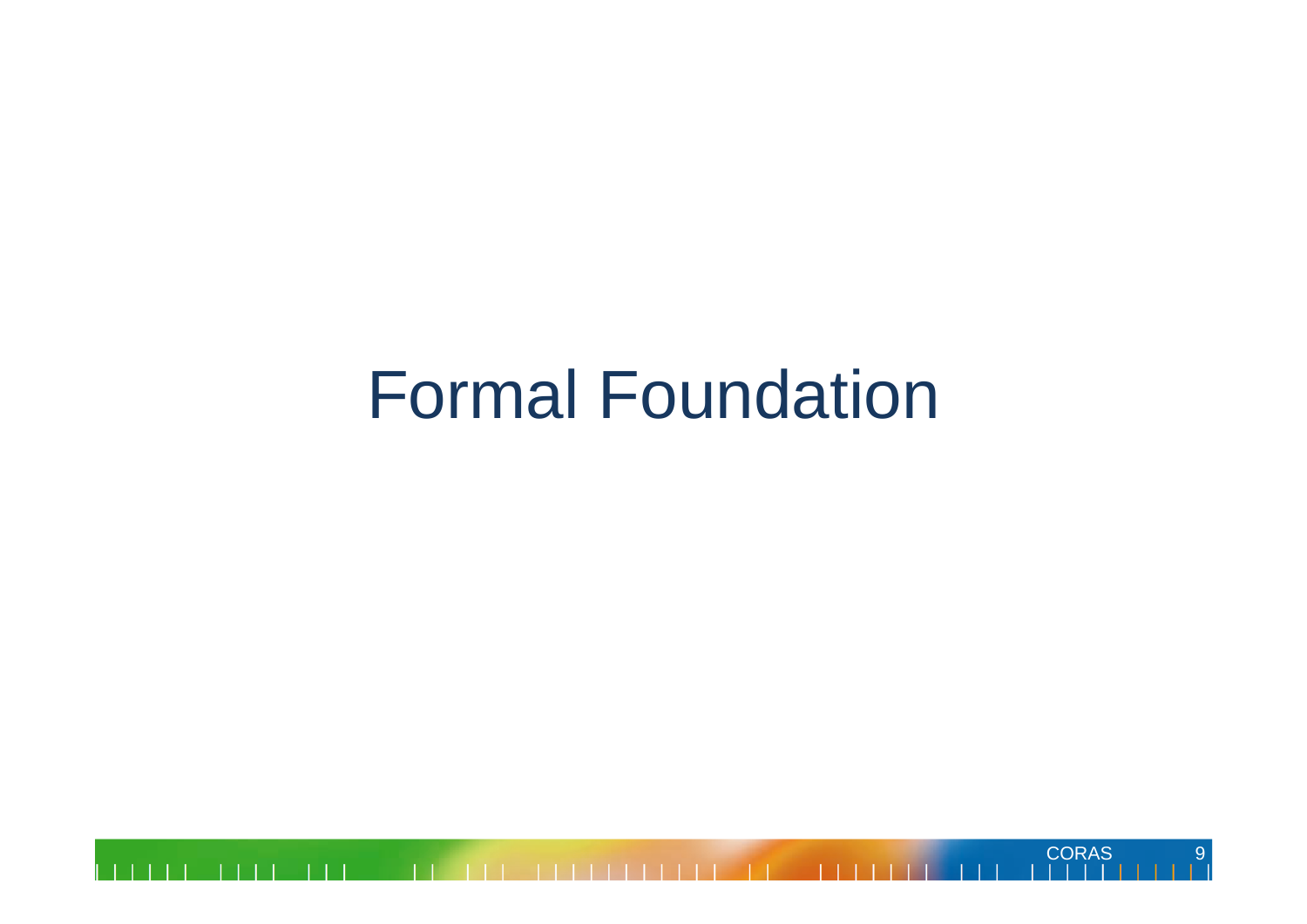# Risk Modeling

- **Risk analysis** involves the process of understanding the nature of risks and determining the risk level
- **Risk modeling** refers to techniques for risk identification, documentation and estimation
- A **risk model** is a structured way of representing unwanted incidents and its causes and consequences by means of graphs, trees or block diagrams
- **Risk graphs** are an aid for
	- **Example 13 resp. 15 resp. 15 resp. 15 resp. 15 resp. 15 resp. 16 resp. 16 resp. 16 resp. 16 resp. 16 resp. 16 r**

CORAS

**Example 12 Figure 13 Figure 12 Figure 12 Figure 12 Figure 12 Figure 12 Figure 12 Figure 12 Figure 12 Figure 12**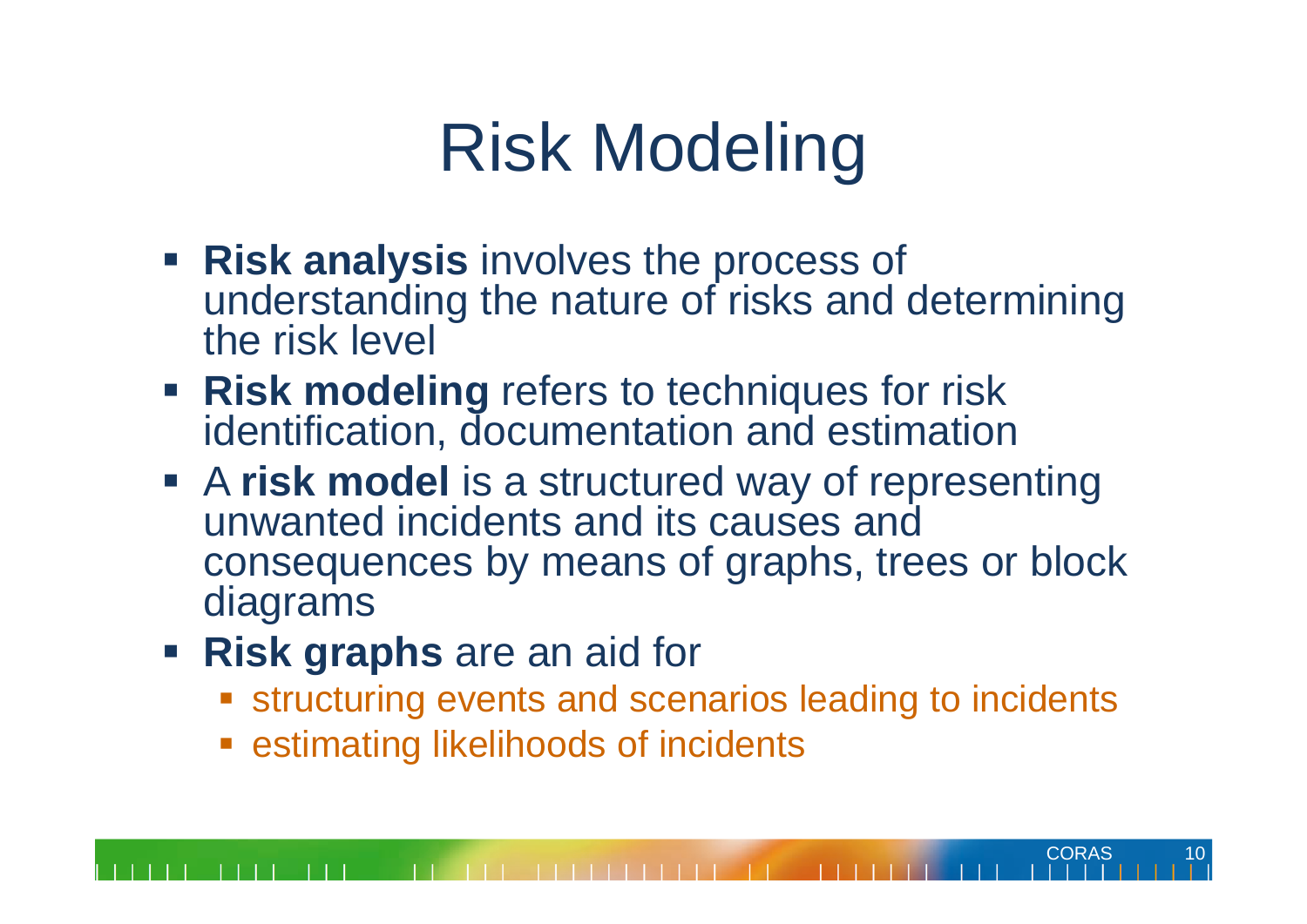#### Risk Graph



 $\overline{\phantom{a}}$  Risk graphs can be understood as a common abstraction of several established risk modeling techniques

**CORAS** 

 $\overline{\phantom{a}}$  Fault trees, attack trees, cause-consequence diagrams, Bayesian networks, CORAS threat diagrams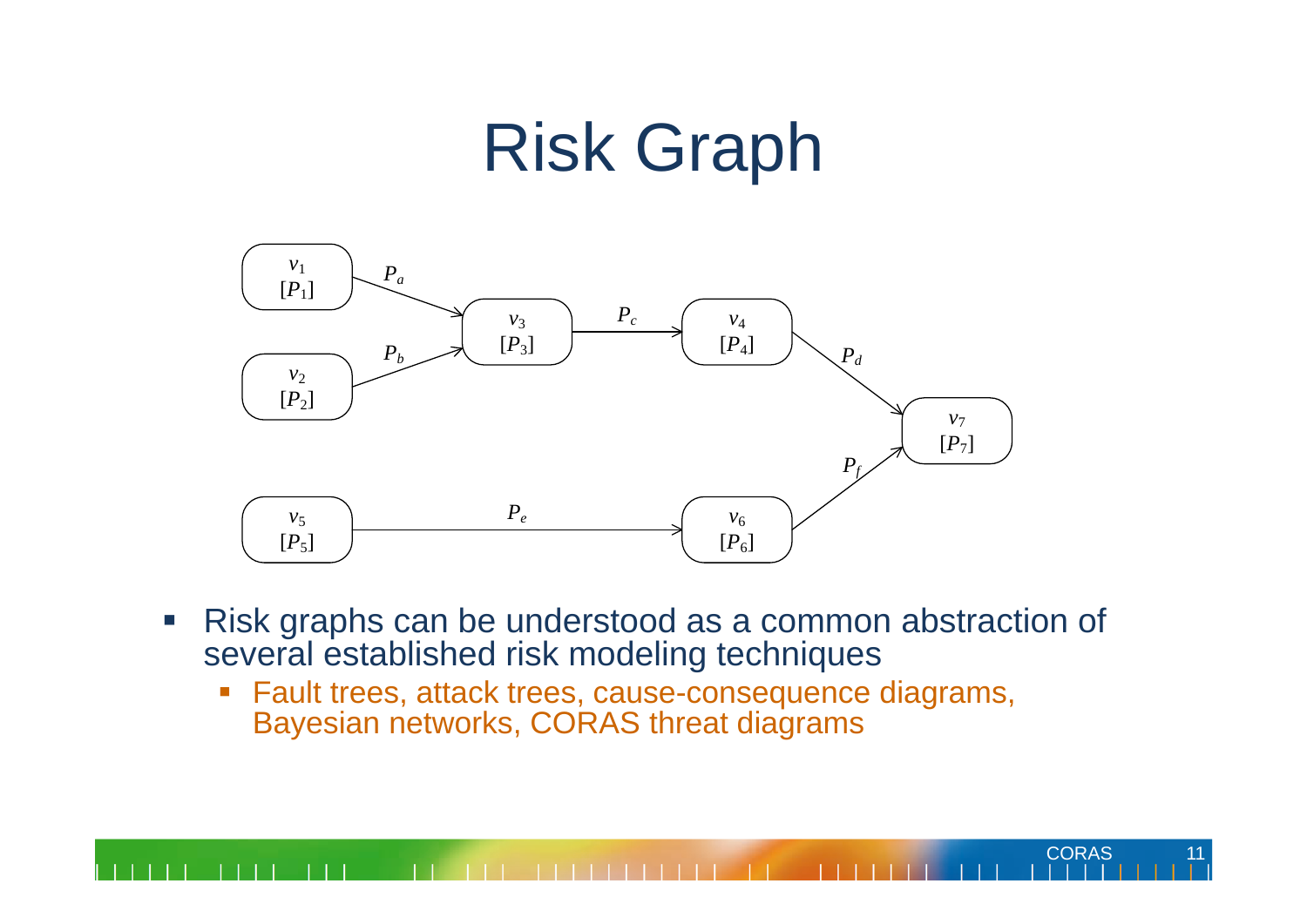## Formalization of Risk Graphs

- **Syntax** 
	- A risk graph is a set *D* of elements *e*
	- **•** An element is a vertex *v* or a relation  $v_1 \rightarrow v_2$
	- A probability set  $P \subseteq [0,1]$  is assigned to the elements
- **Semantics** 
	- **Scenarios and probabilities are represented by a** probability space on traces of events
- Calculus
	- **Rules for reasoning about risk graphs**
	- **Soundness proofs with respect to the semantics**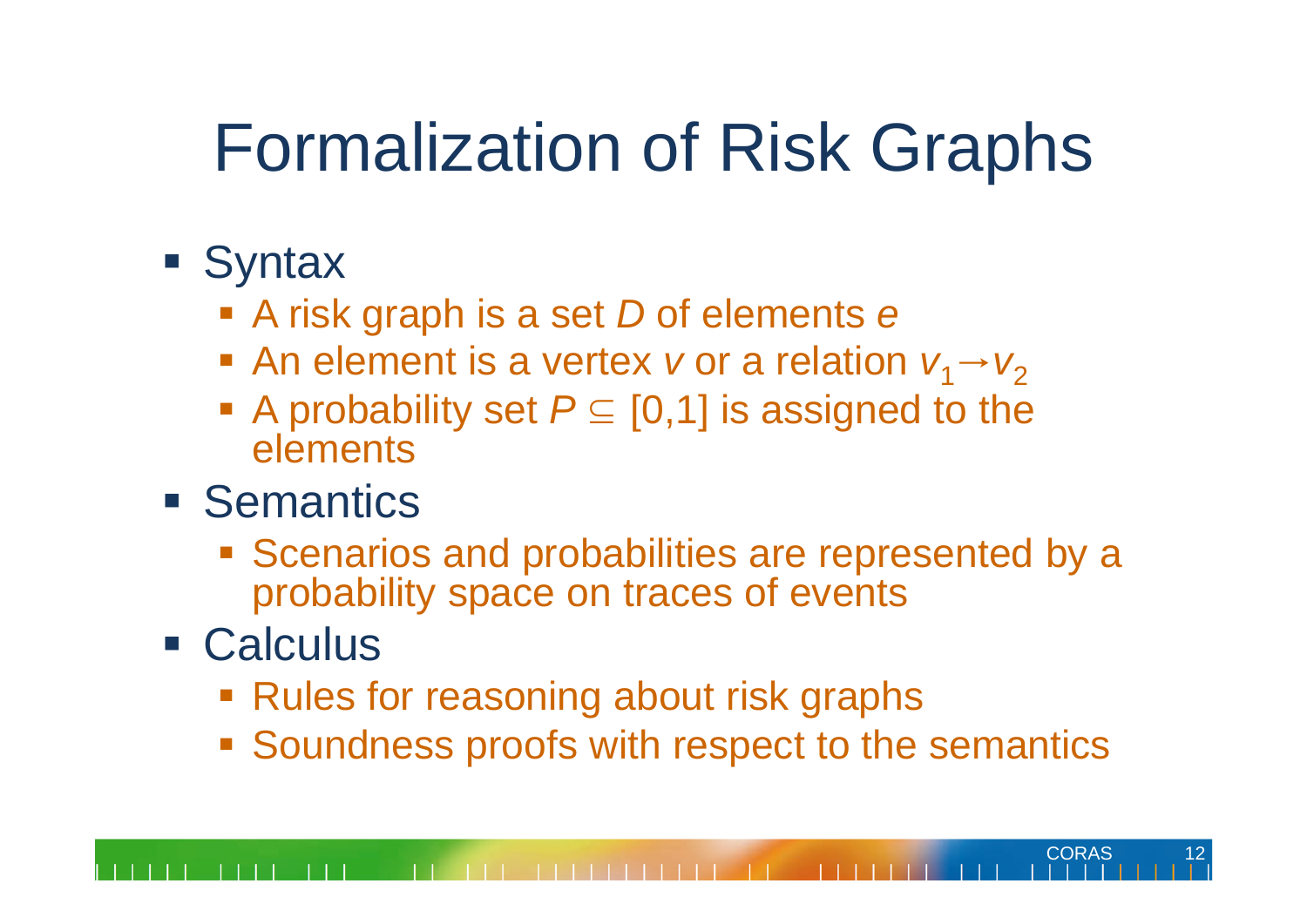#### CORAS Instantiation



- CORAS vertices and relations can be interpreted in terms of risk graph vertices and relations
- **The risk graph semantics and calculi carries over** to CORAS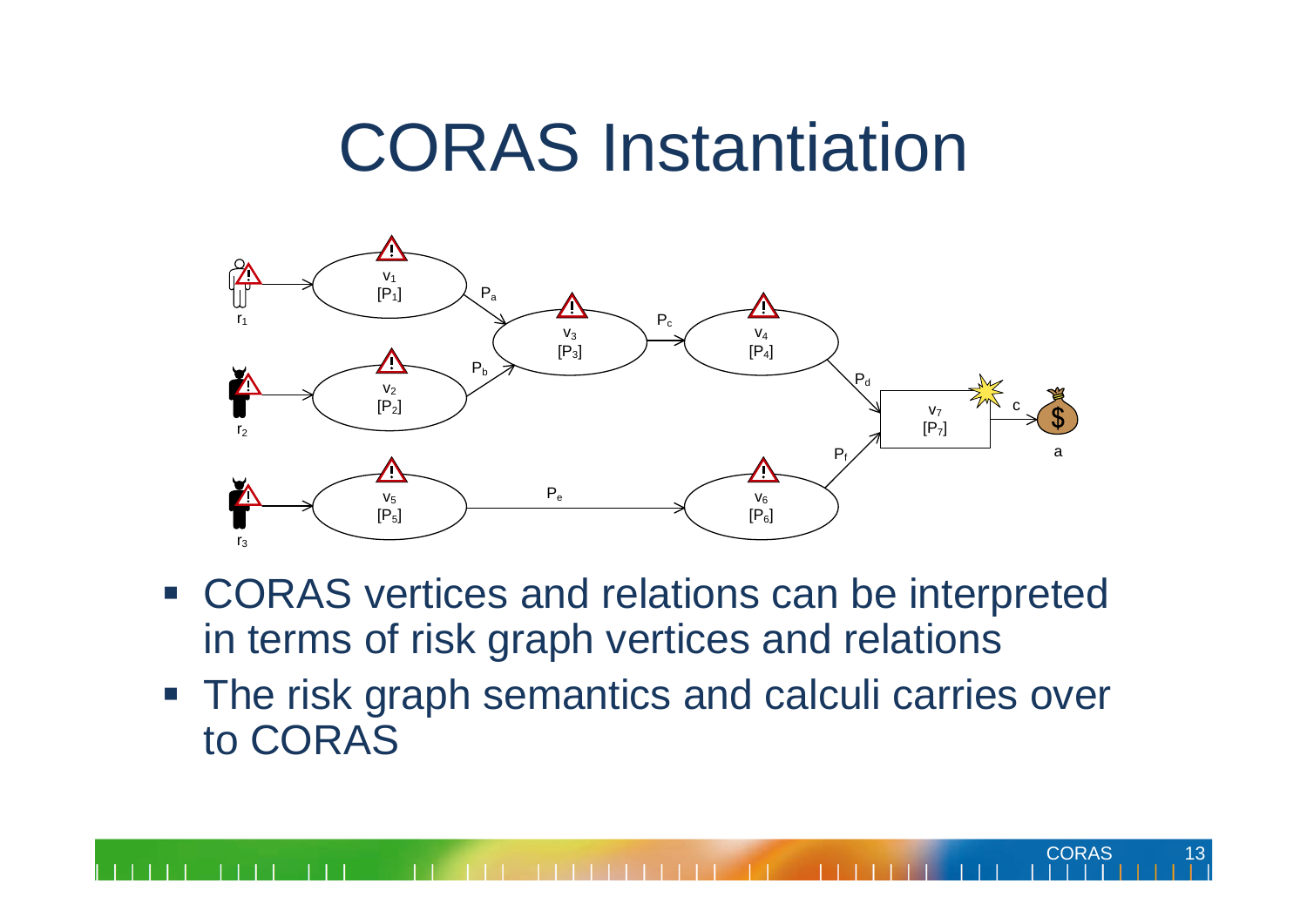# Risk Graphs with Change



- **Explicit modeling of** 
	- F Elements before change
	- $\overline{\phantom{a}}$ Elements after change
	- $\overline{\mathbb{R}^n}$ Changes in likelihood estimates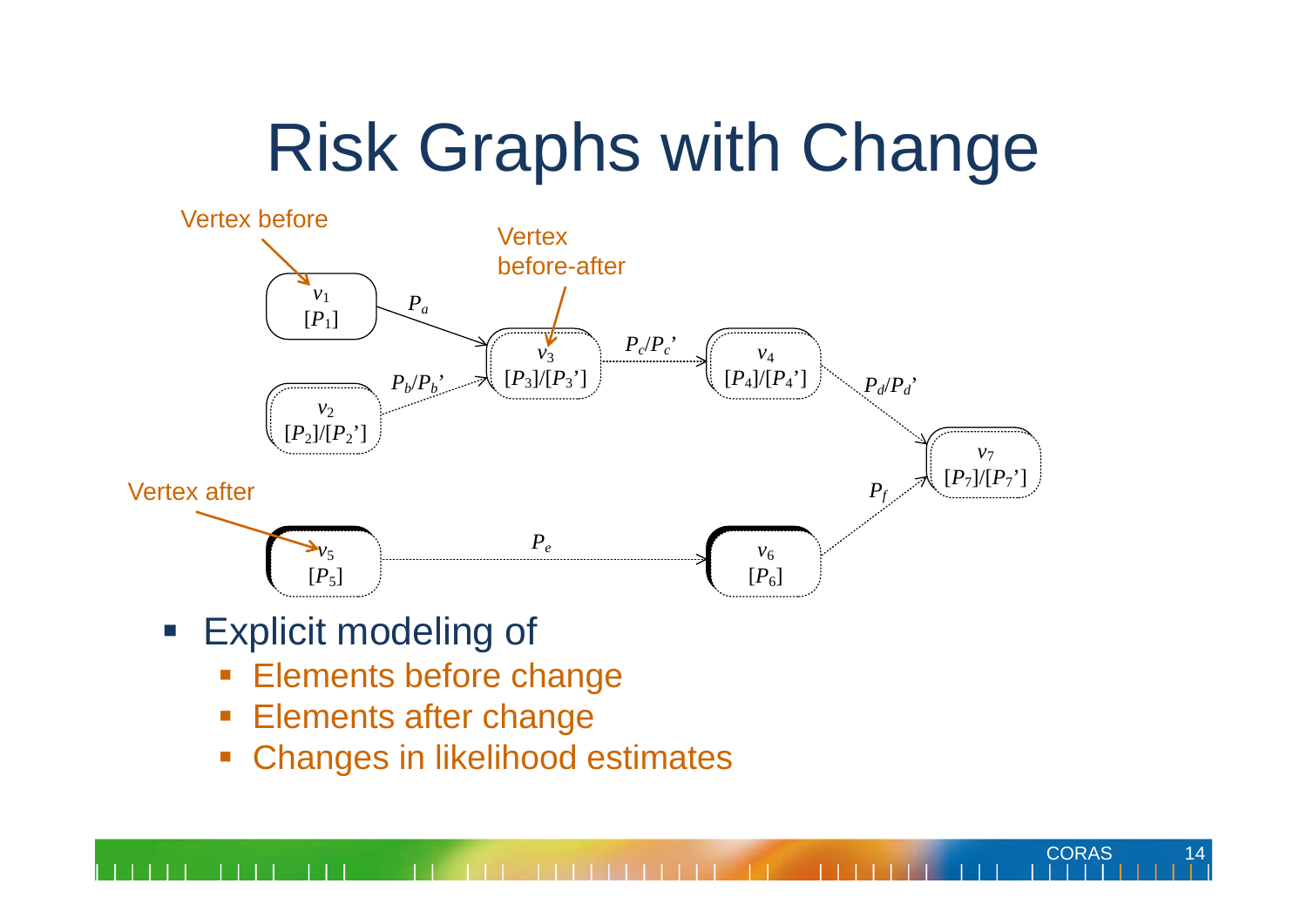#### Two Views on Risk Graphs with **Change**

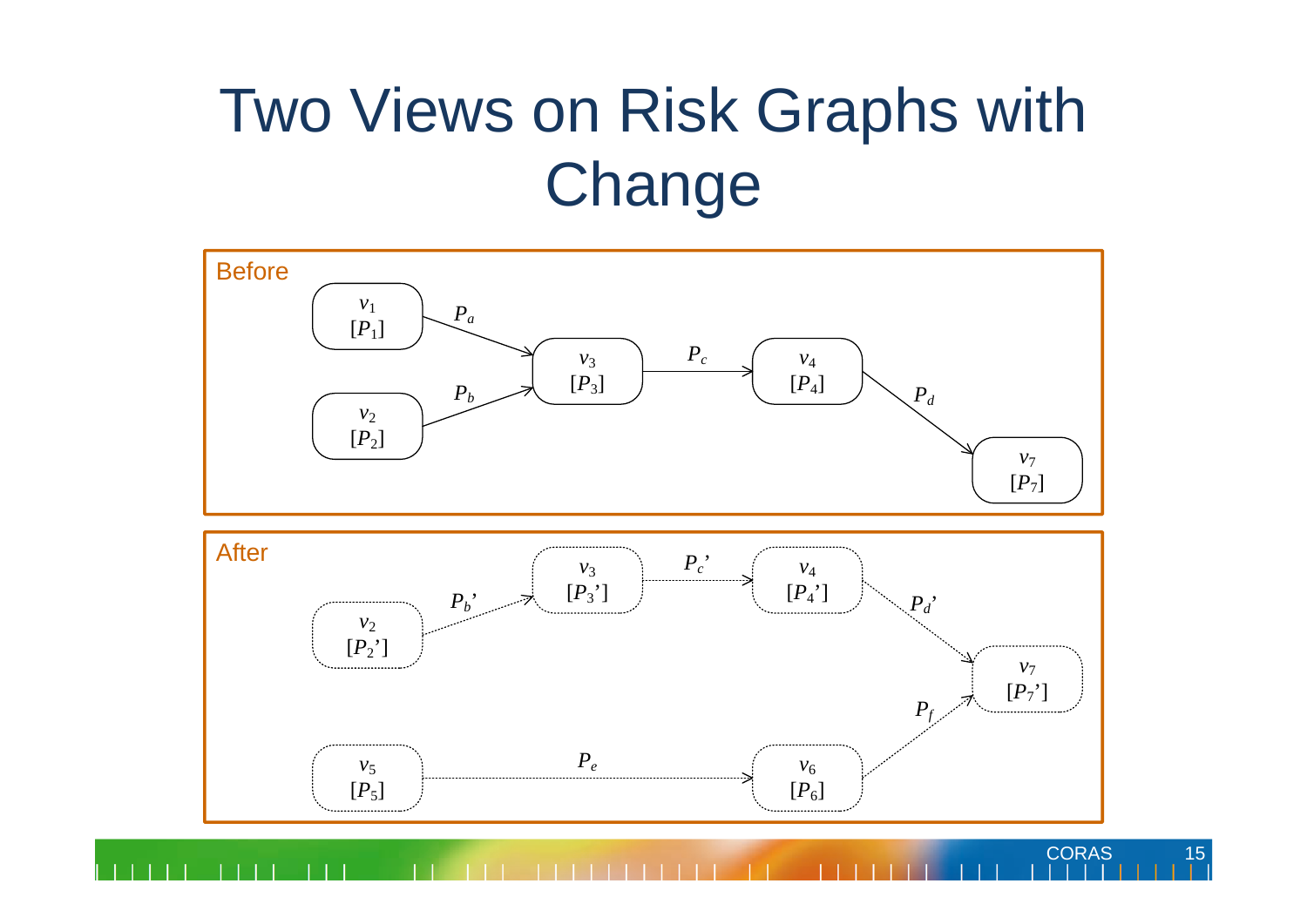#### Trace Model



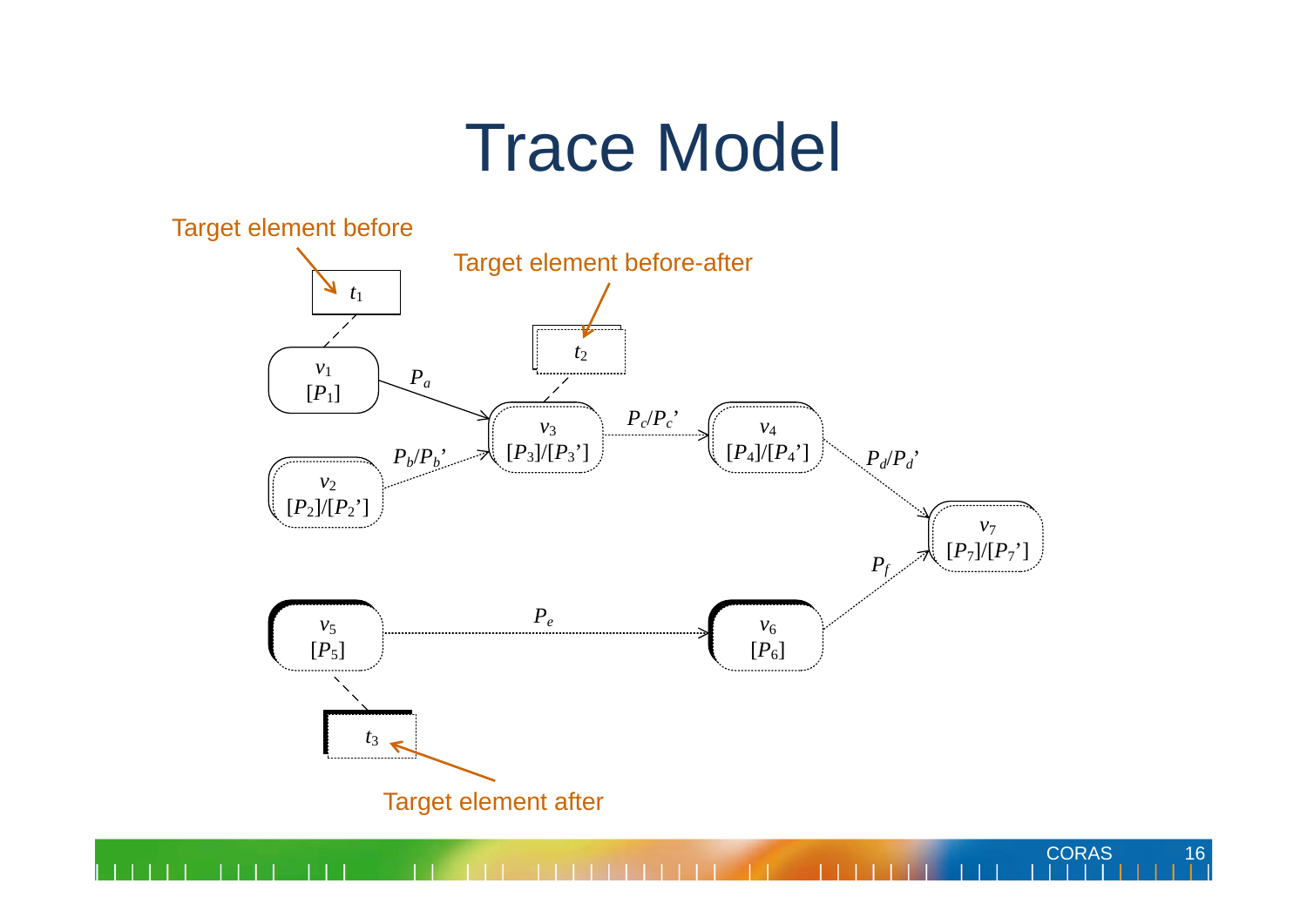#### CORAS Instantiation

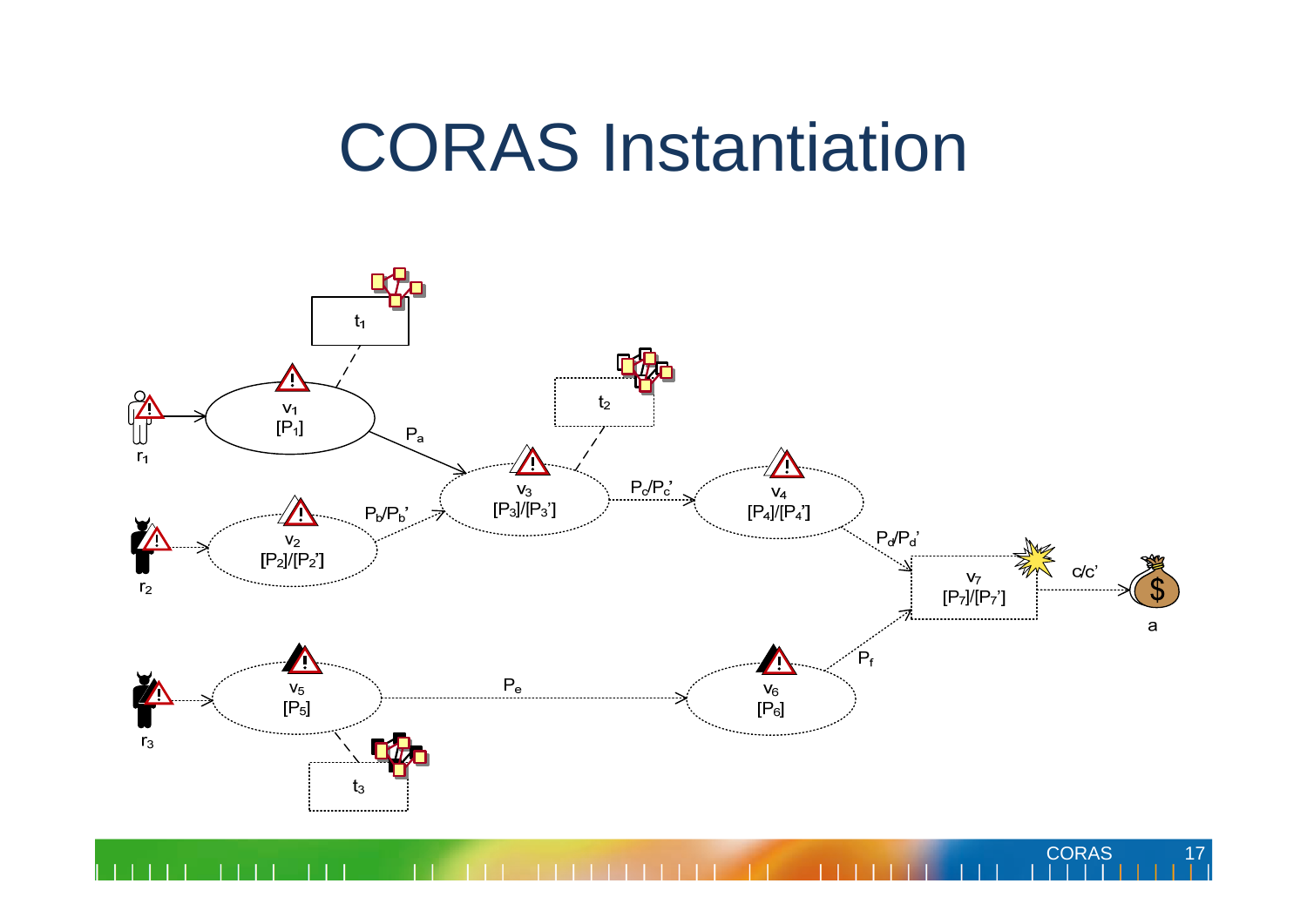#### Practical Example: ATM

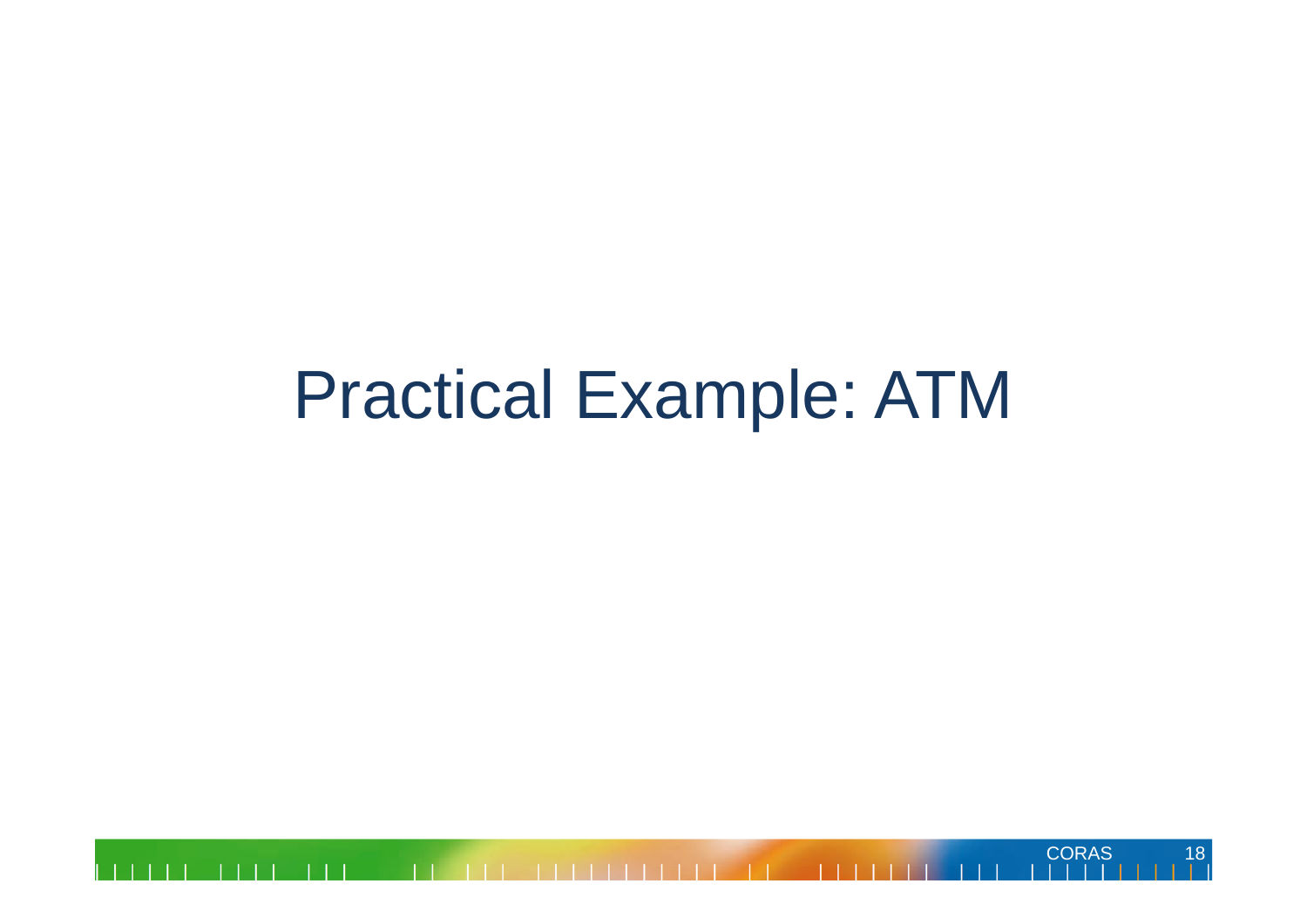# Process of Eight Steps

|    | Preparations for the analysis                           | <b>Establish</b>     |
|----|---------------------------------------------------------|----------------------|
| 2. | Customer presentation of the target                     | context              |
| 3. | Refining the target description using<br>asset diagrams |                      |
| 4. | Approval of the target description                      |                      |
| 5. | Risk identification using threat diagrams               | <b>Assess</b>        |
| 6. | Risk estimation using threat diagrams                   | risk                 |
| 7. | Risk evaluation using risk diagrams                     |                      |
| 8. | <b>Risk treatment using treatment</b><br>diagrams       | <b>Treat</b><br>risk |

**Need to address change in all steps**

**CORAS** 

19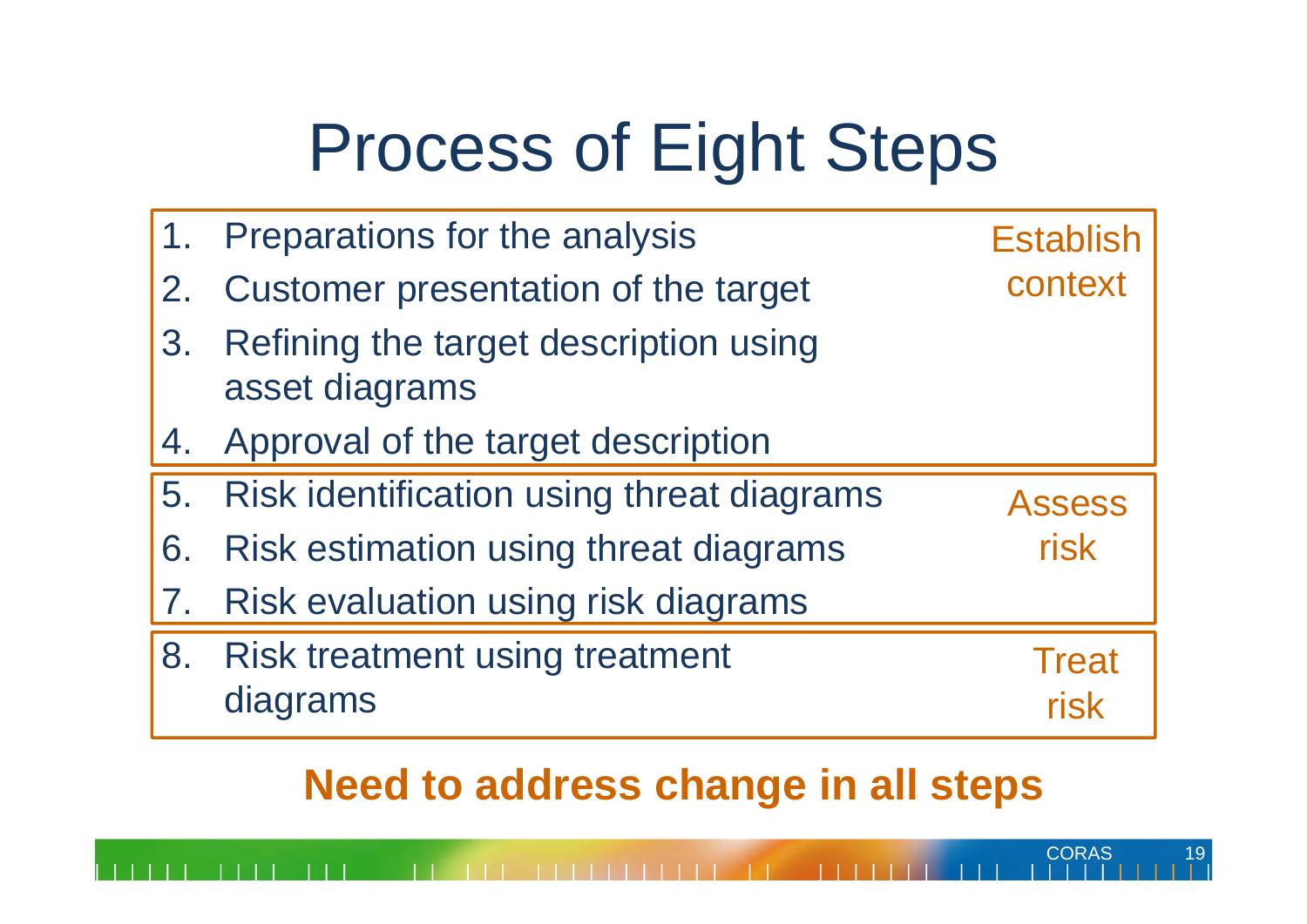#### Establish Context

#### CORAS Steps 1-4

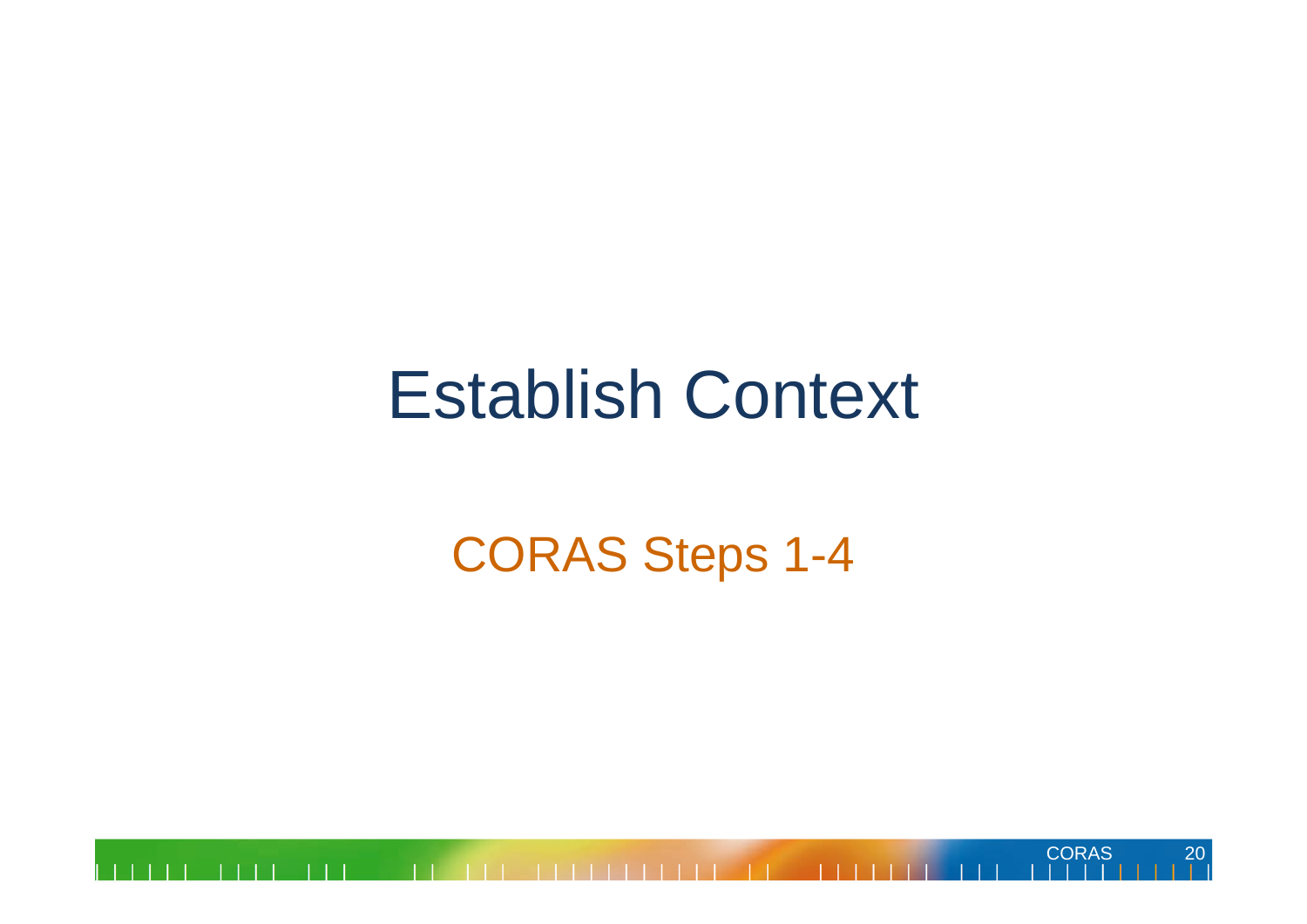#### Establish Context

- Make a description of target as-is and target to-be
- **I** Identify and document changes regarding target of analysis and risk evaluation criteria

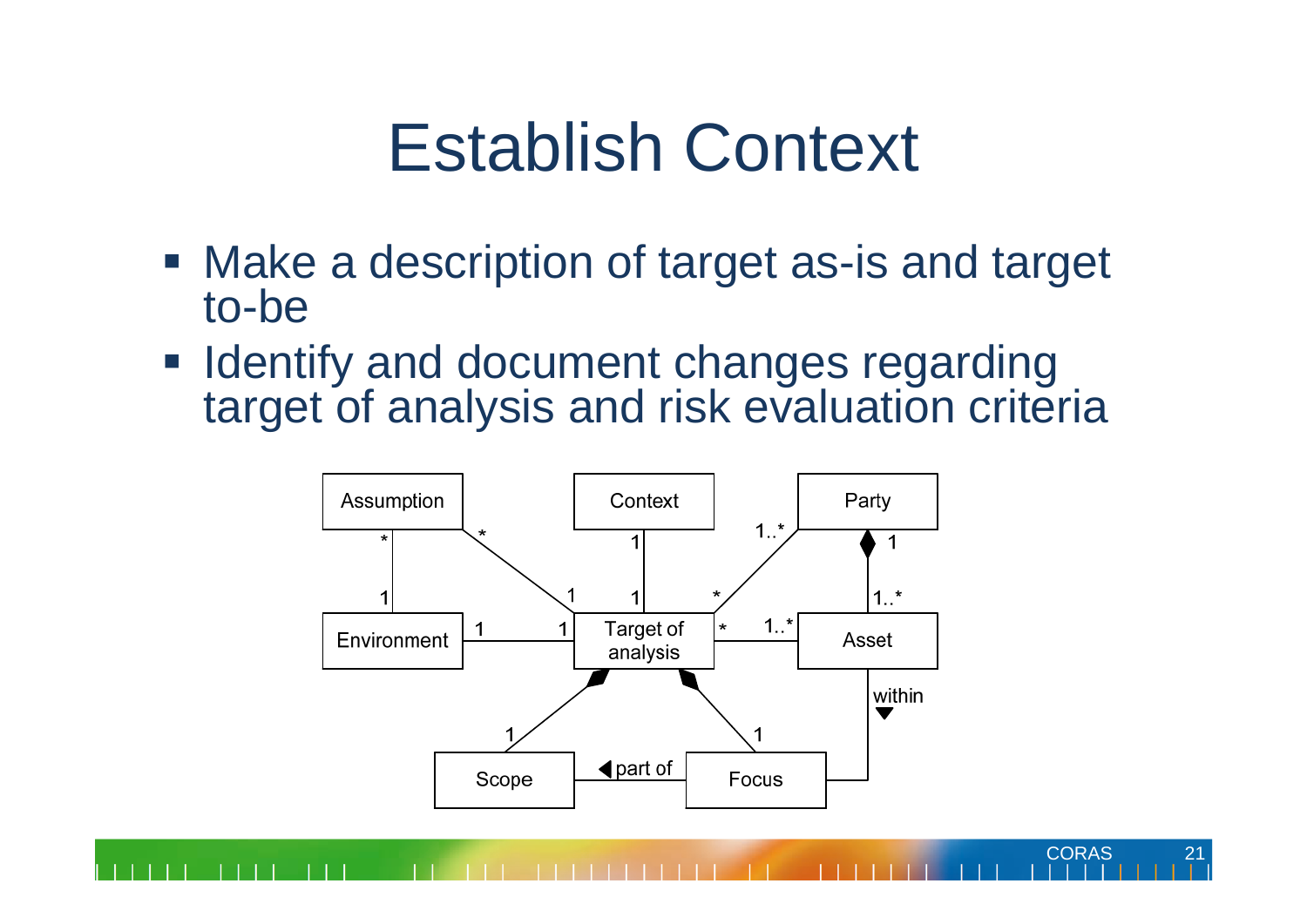# **Changes**

- Current characteristic of ATM
	- **Example 1 External world External world Fig. 2** External world
		- **Example 3** Limited security problems in relation to information flow to and from the environment
	- **Humans at the centre** 
		- **Example 1** Limited role of automated decision support systems and tools

- Changes in European ATM
	- **Introduction of new information systems and** decision support systems
	- **Reorganization of services**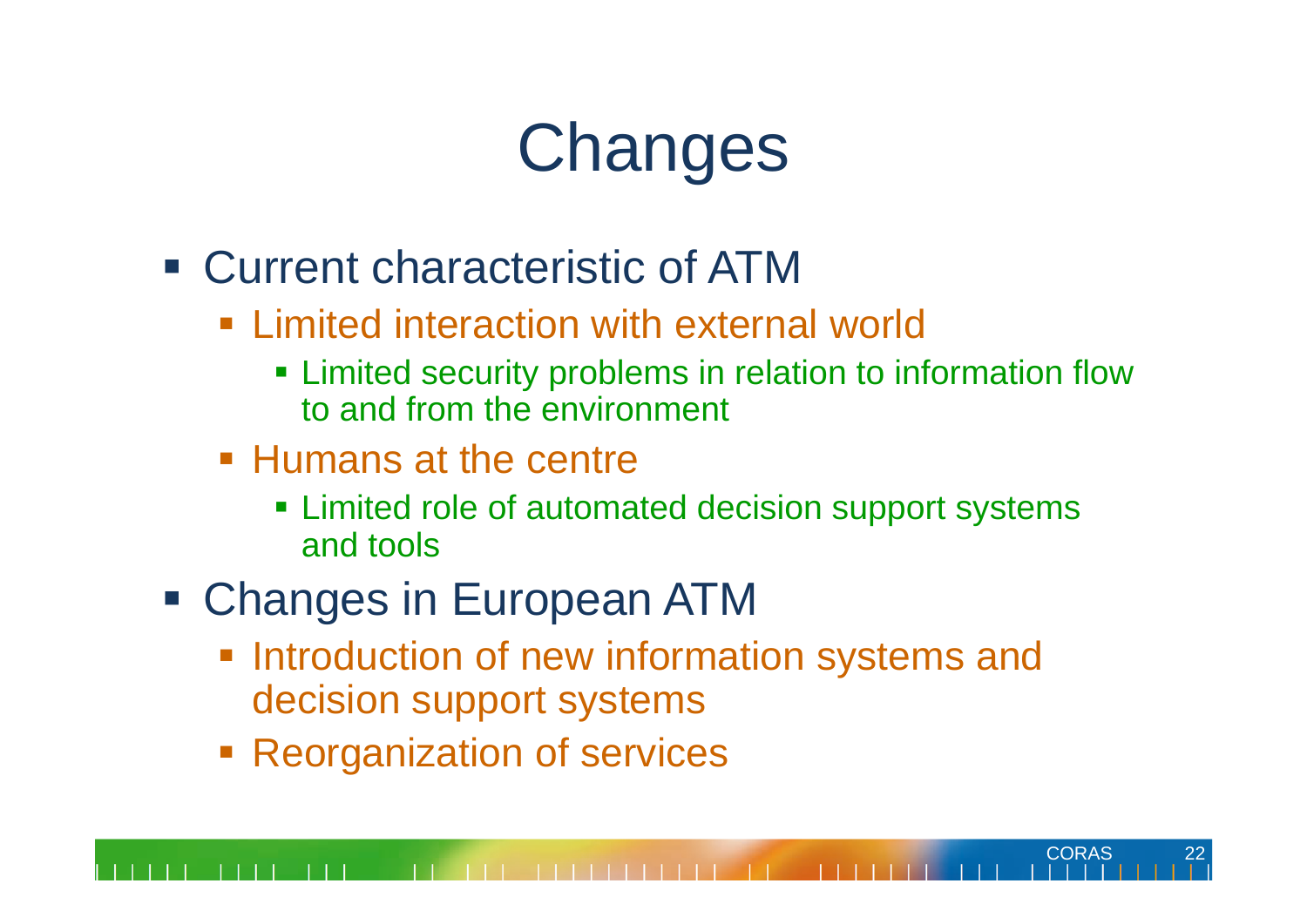# Target of Analysis

- **Arrival management and the role of air traffic** controllers (ATCOs) in the area control centre (ACC)
- The introduction of AMAN and ADS-B
	- **Example 2 Fig. 2 Arrival manager (AMAN) is a decision support** tool for the automation of ATCO tasks in the arrival management
	- **Automatic Dependent Surveillance-Broadcast** (ADS-B) is a cooperative GPS-based surveillance technique where aircrafts constantly broadcast their position to the ground and to other aircrafts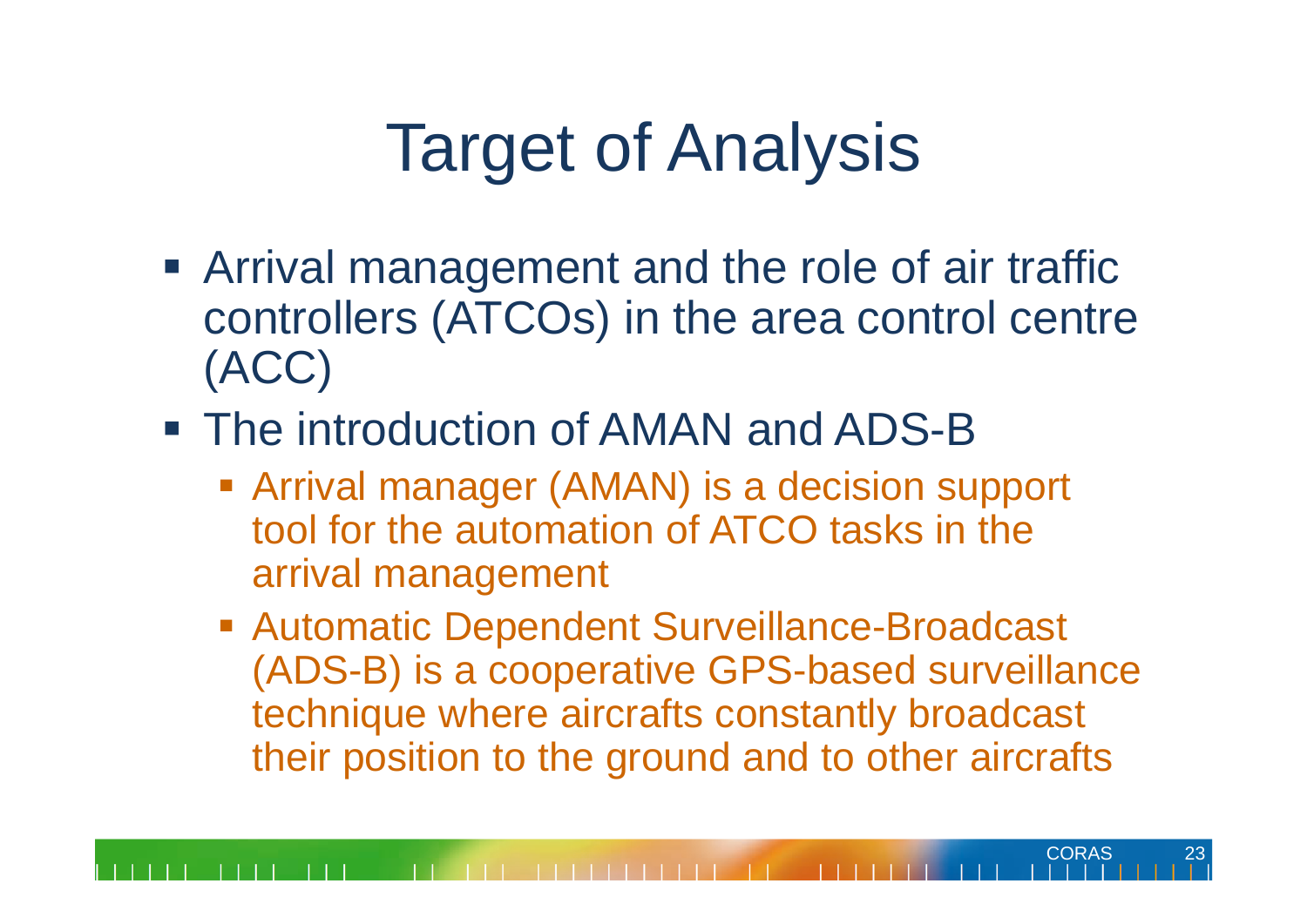### Focus of Analysis

- **Before changes:** 
	- **Information provision (availability)**
	- **Exampliance with regulation**
- **Additional concerns after changes:** 
	- **Information protection (confidentiality)**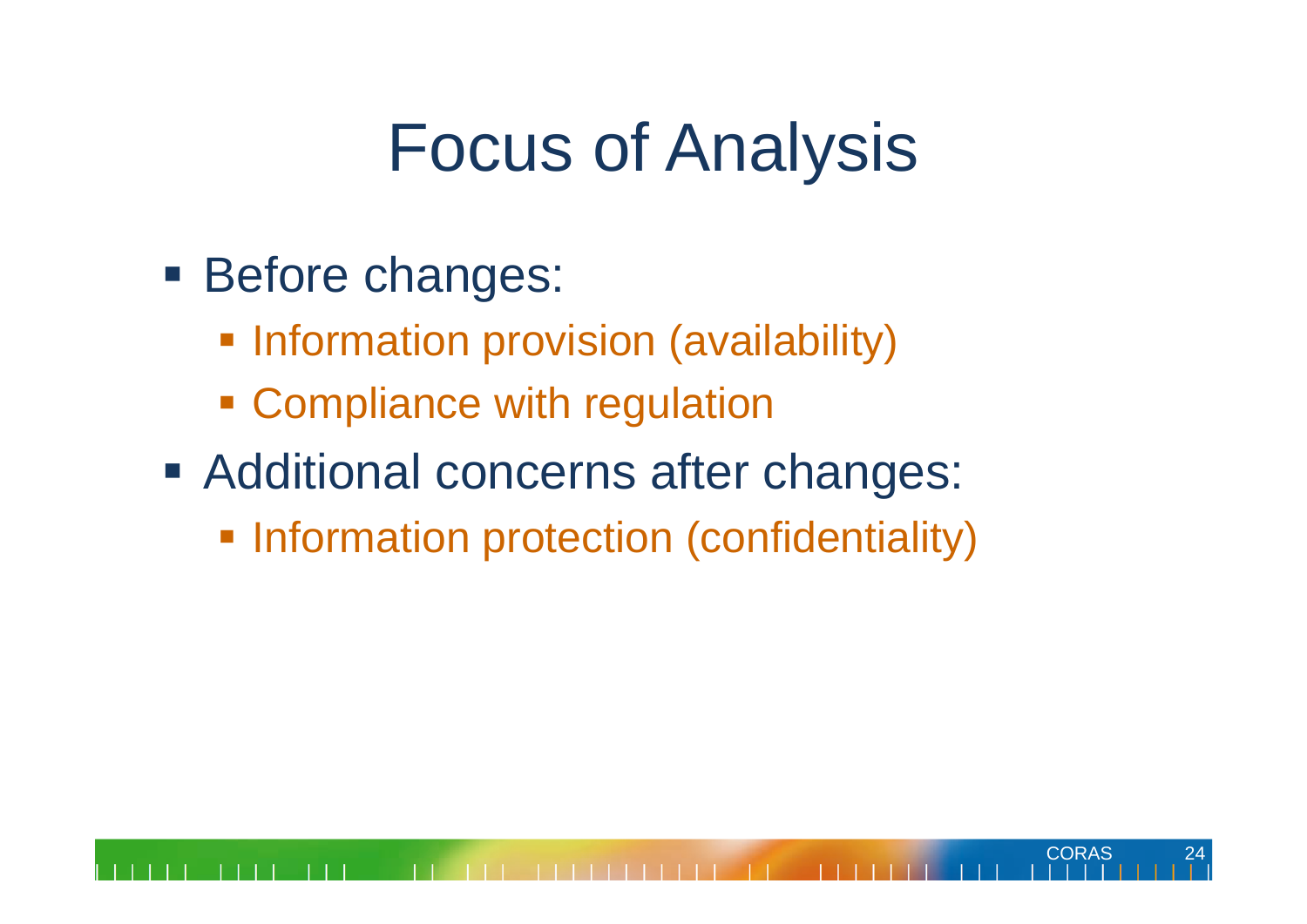# Target Description

- Target of analysis described using UML
	- **Example 2 Conceptual overview using UML class** diagrams
	- **Example Component structure using UML structured** classifiers
	- **EXECT Activities using UML interactions (interaction** overview diagrams and sequence diagrams)
- **One set of diagrams for target as-is**
- **One set of diagrams for target to-be**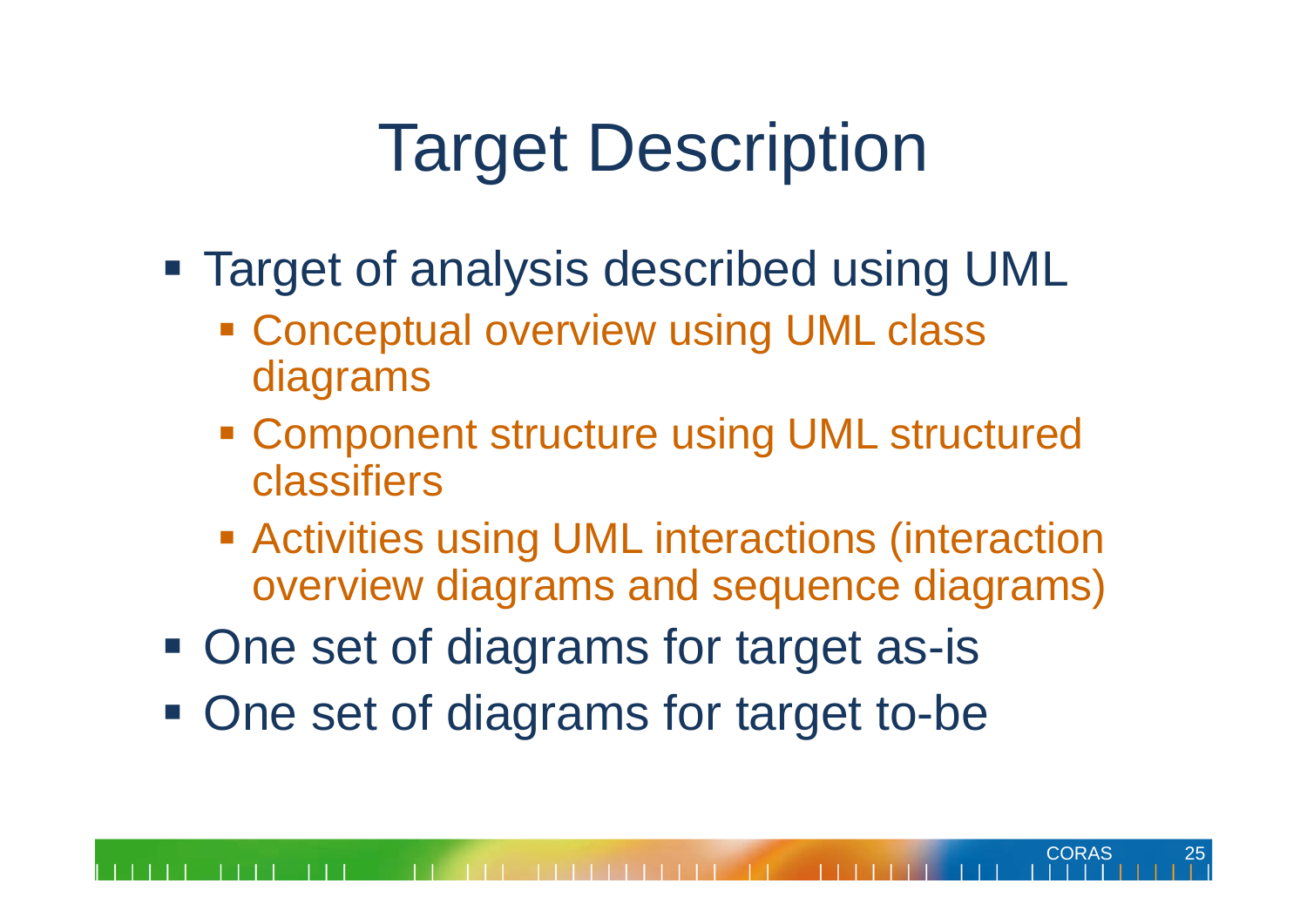### Target Before



26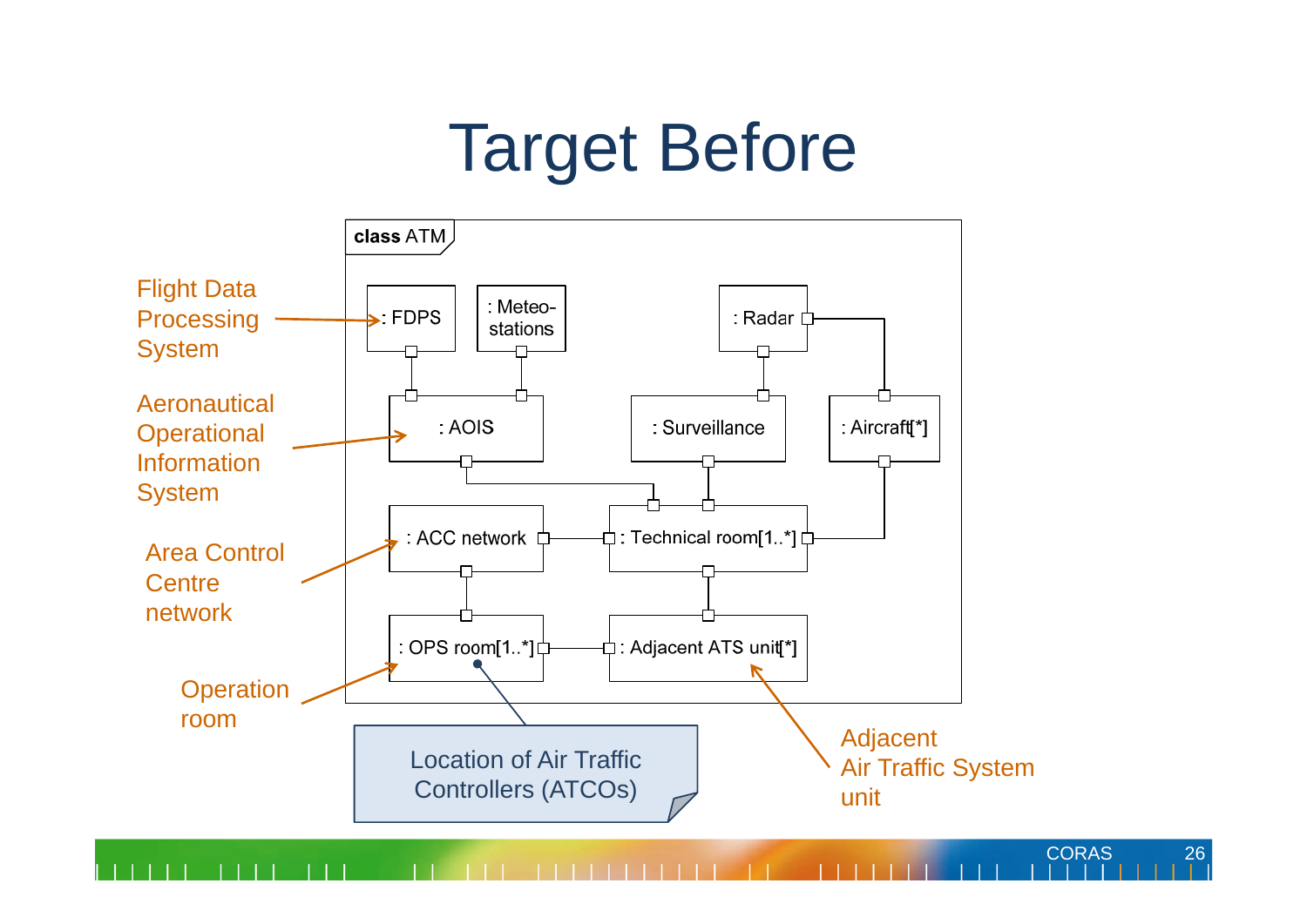## Target Before



 $\overline{\phantom{a}}$  SUP is an air traffic controller (ATCO) supervising the traffic management of an ACC island

**CORAS** 

27

 $\mathcal{L}_{\mathcal{A}}$ ATCOs in the ACC island work in teams of two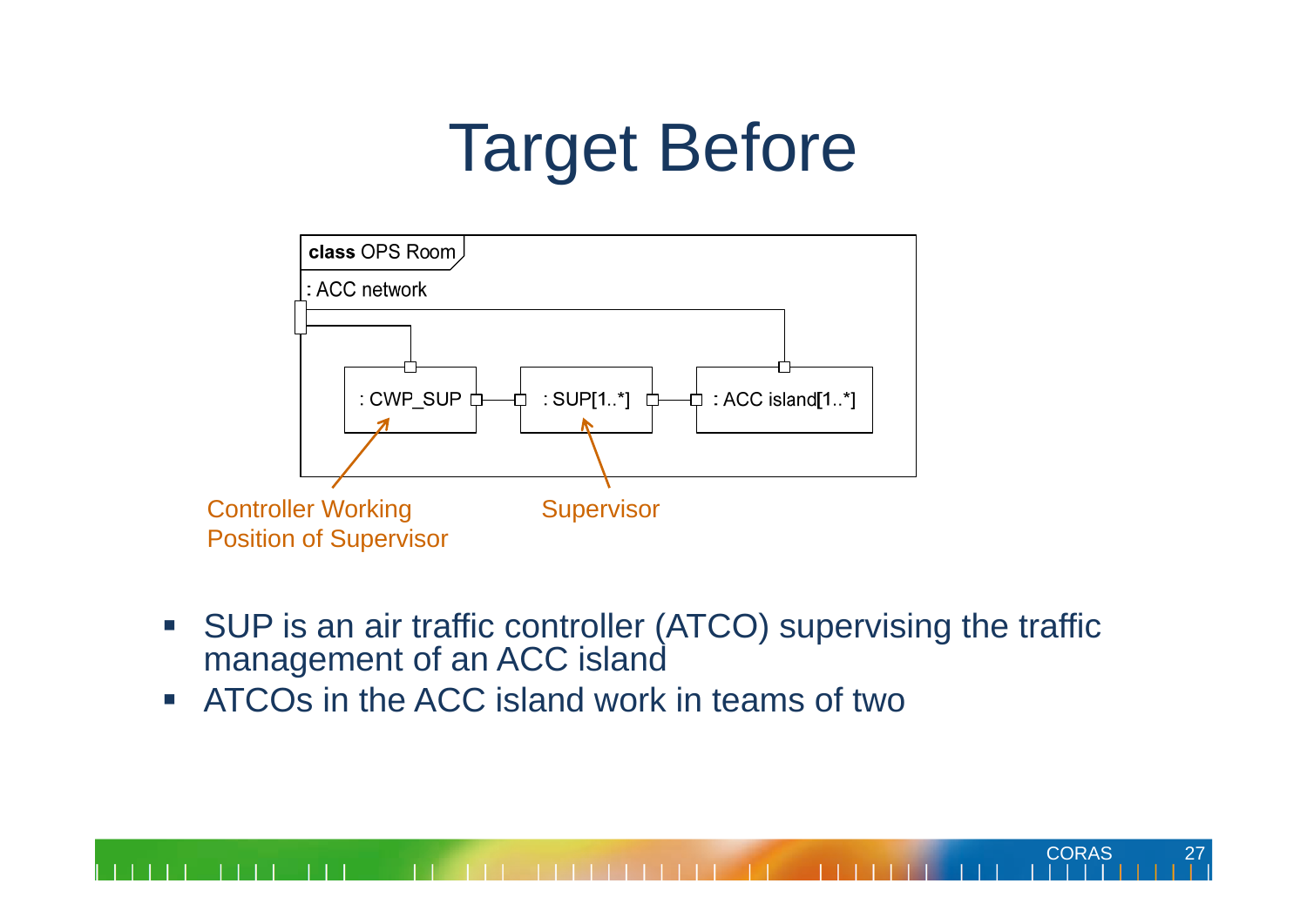#### Target Before

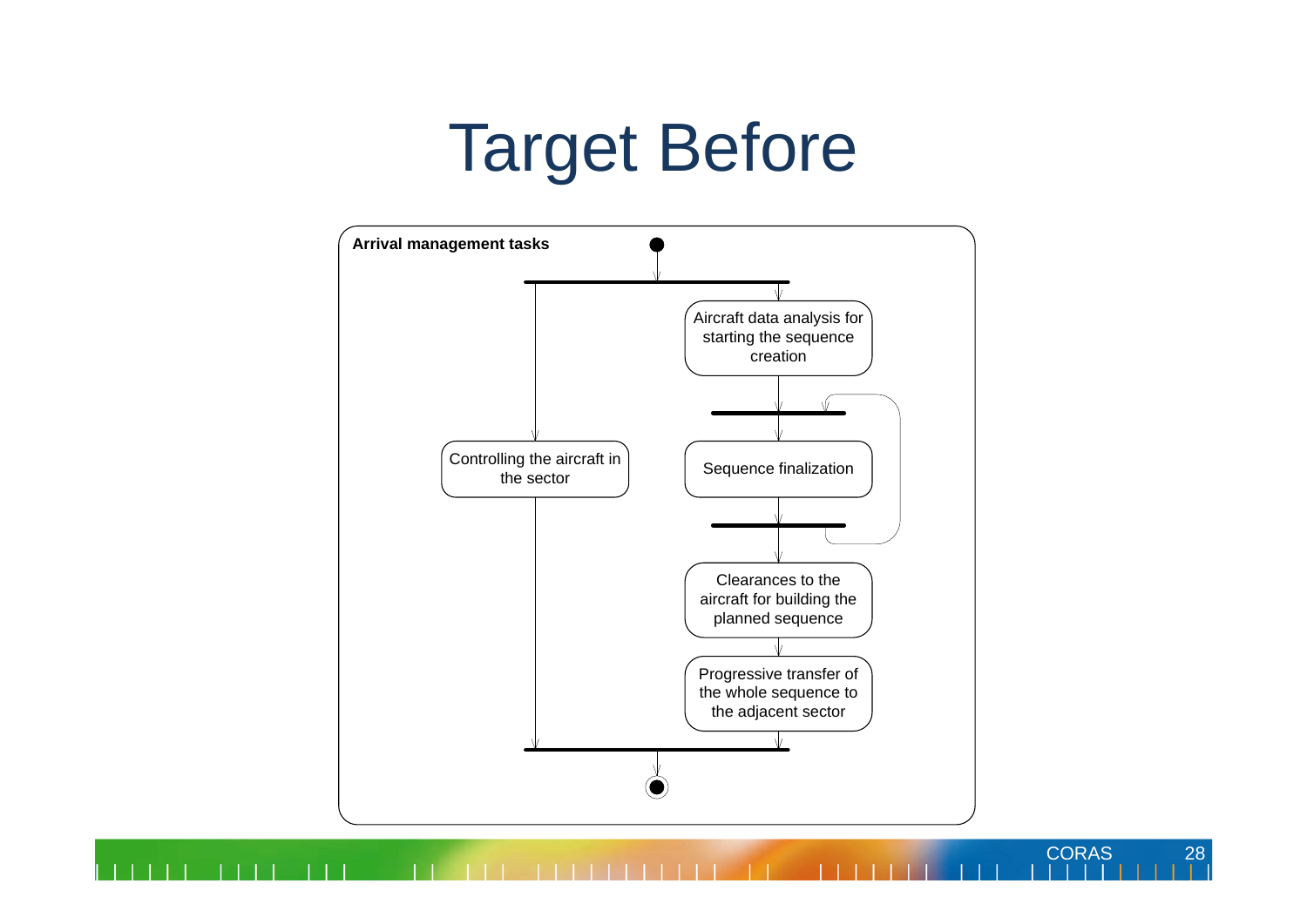#### Target After



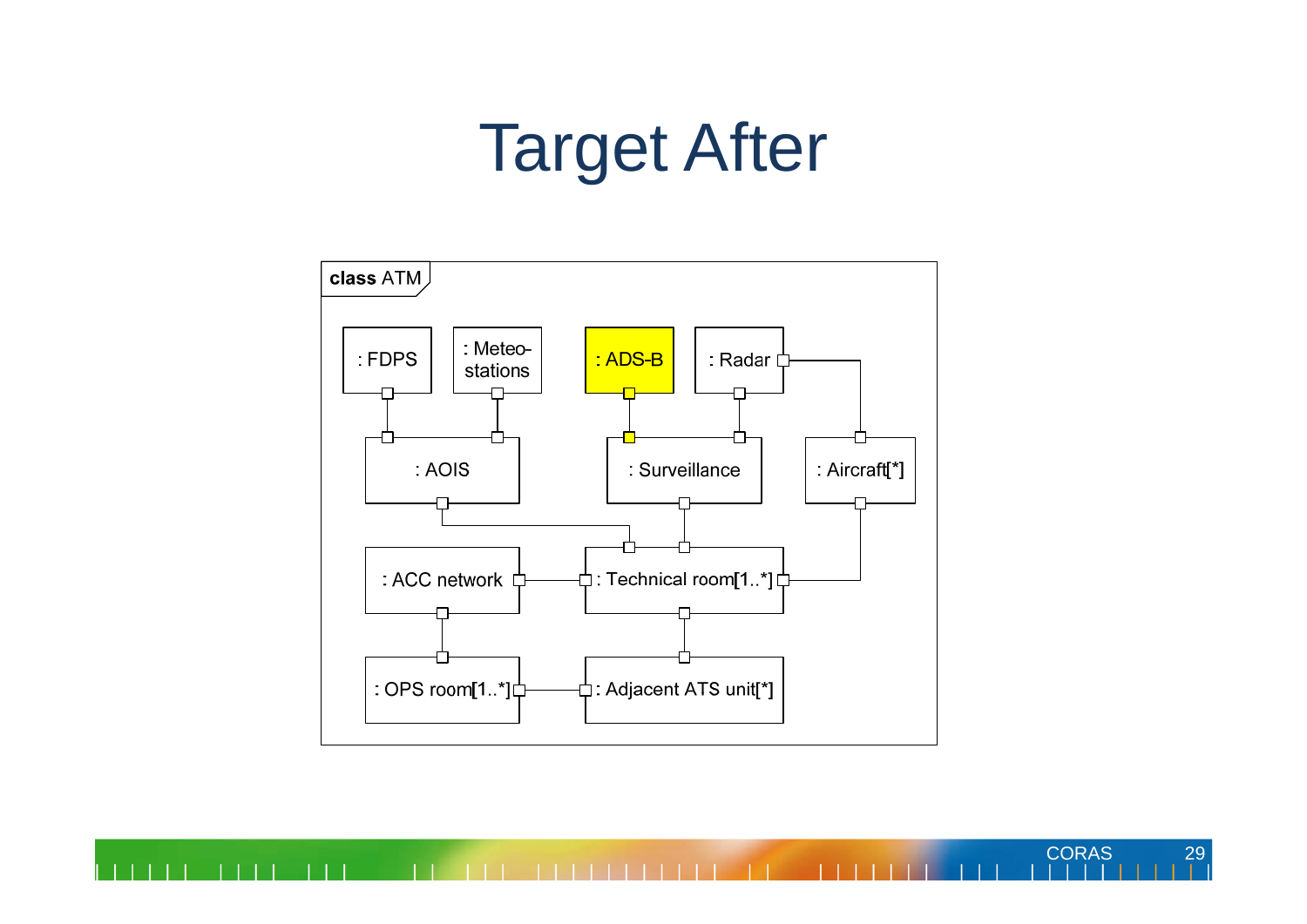#### Target After

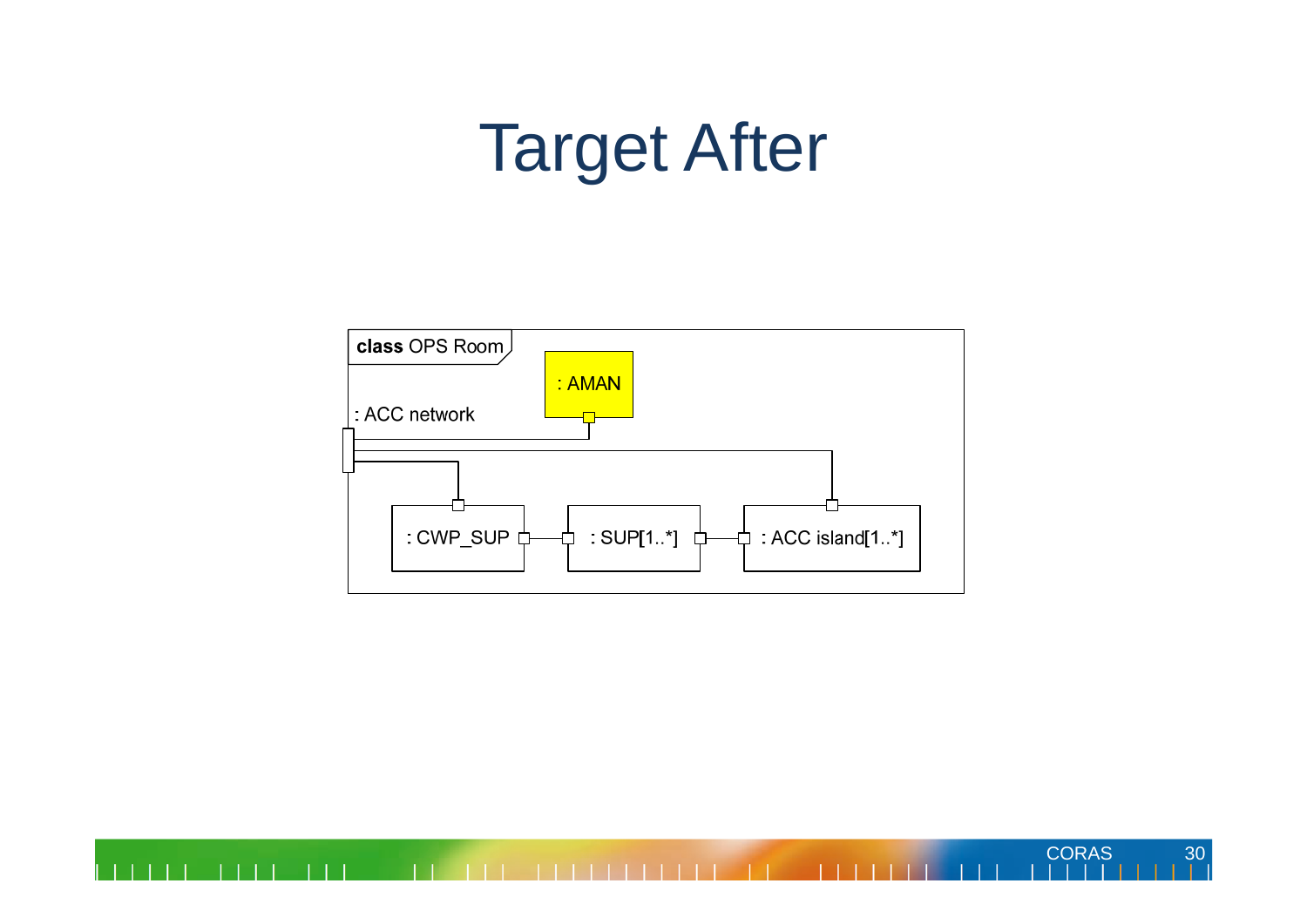#### Target After



**CORAS** 

31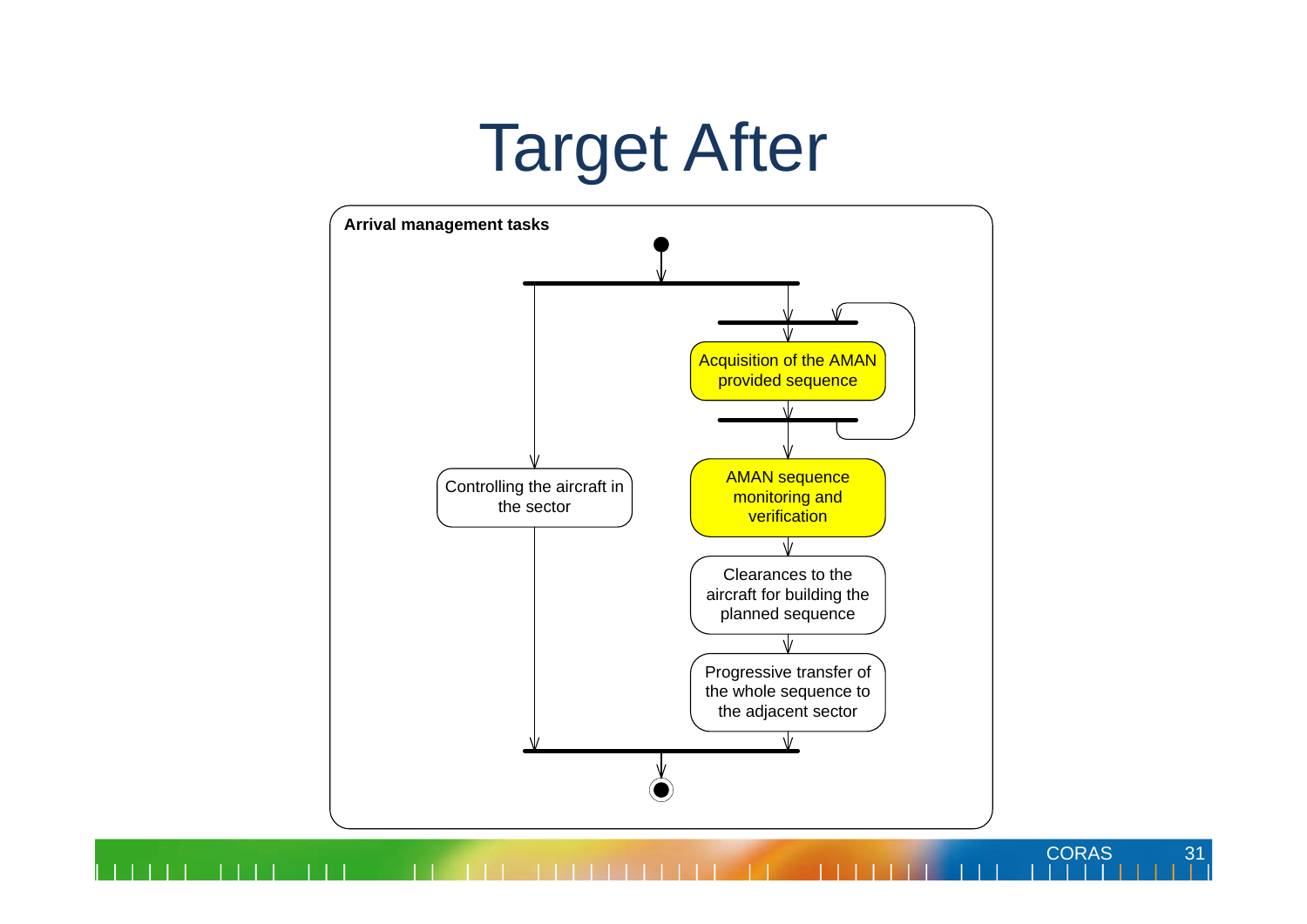#### Assets Before-After



- e<br>S Party remains the same under change
- **Direct asset Confidentiality of ATM information is** considered only after changes
- **Indirect asset Airlines' trust is considered only after** changes

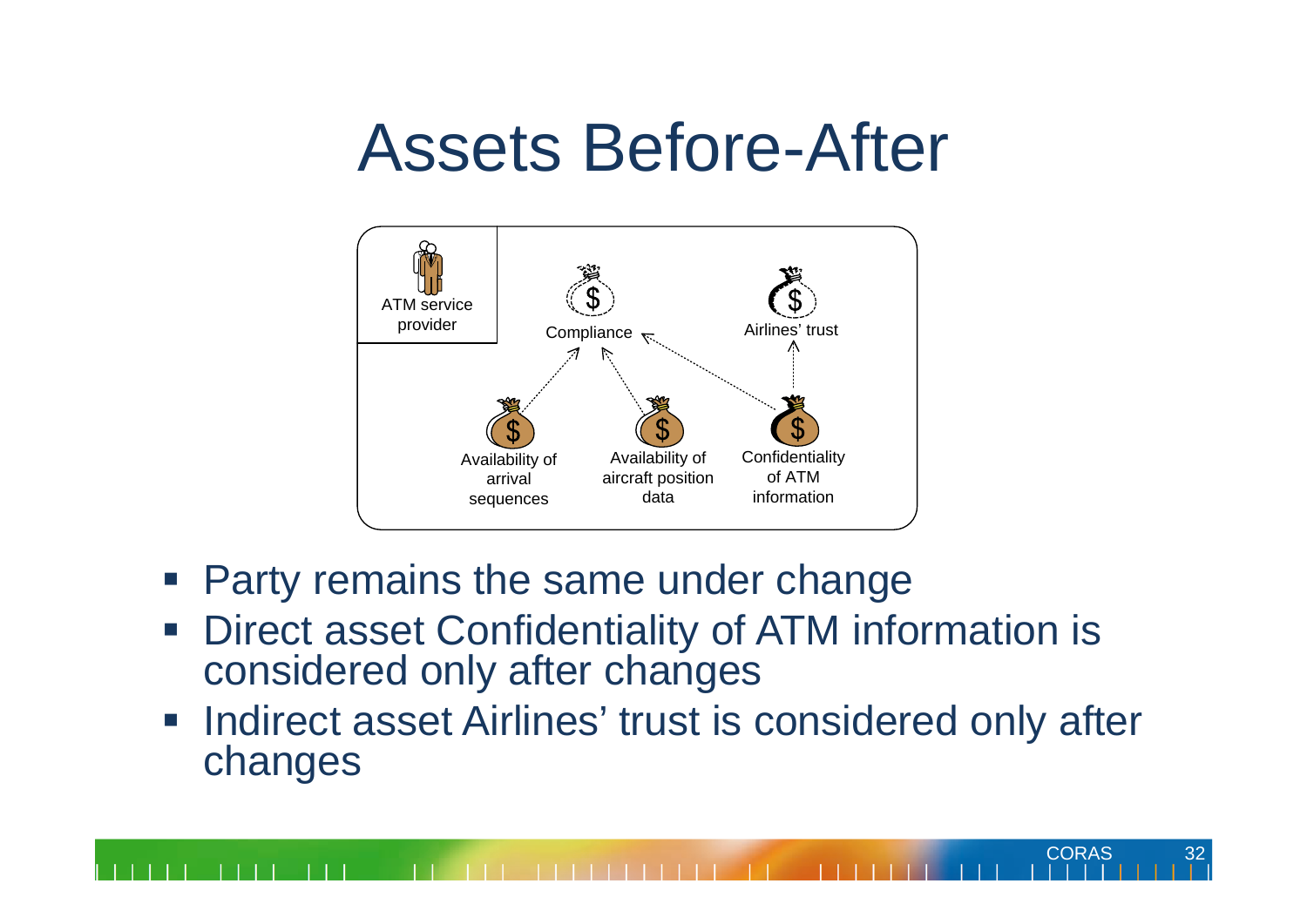#### Consequence Scales

#### **Confidentiality Availability**

| <b>Consequence</b> | <b>Description</b>                             |
|--------------------|------------------------------------------------|
| Catastrophic       | Loss of data that can be<br>utilized in terror |
| Major              | Data loss of legal<br>implications             |
| Moderate           | Distortion of air<br>company competition       |
| Minor              | Loss of aircraft<br>information data           |
| Insignificant      | Loss of publically<br>available data           |

| <b>Consequence</b> | <b>Description</b>                                    |
|--------------------|-------------------------------------------------------|
| Catastrophic       | Catastrophic accident                                 |
| Major              | Abrupt maneuver<br>required                           |
| Moderate           | <b>Recovery from large</b><br>reduction in separation |
| Minor              | Increasing workload of<br><b>ATCOs or pilots</b>      |
| Insignificant      | No hazardous effect on<br>operations                  |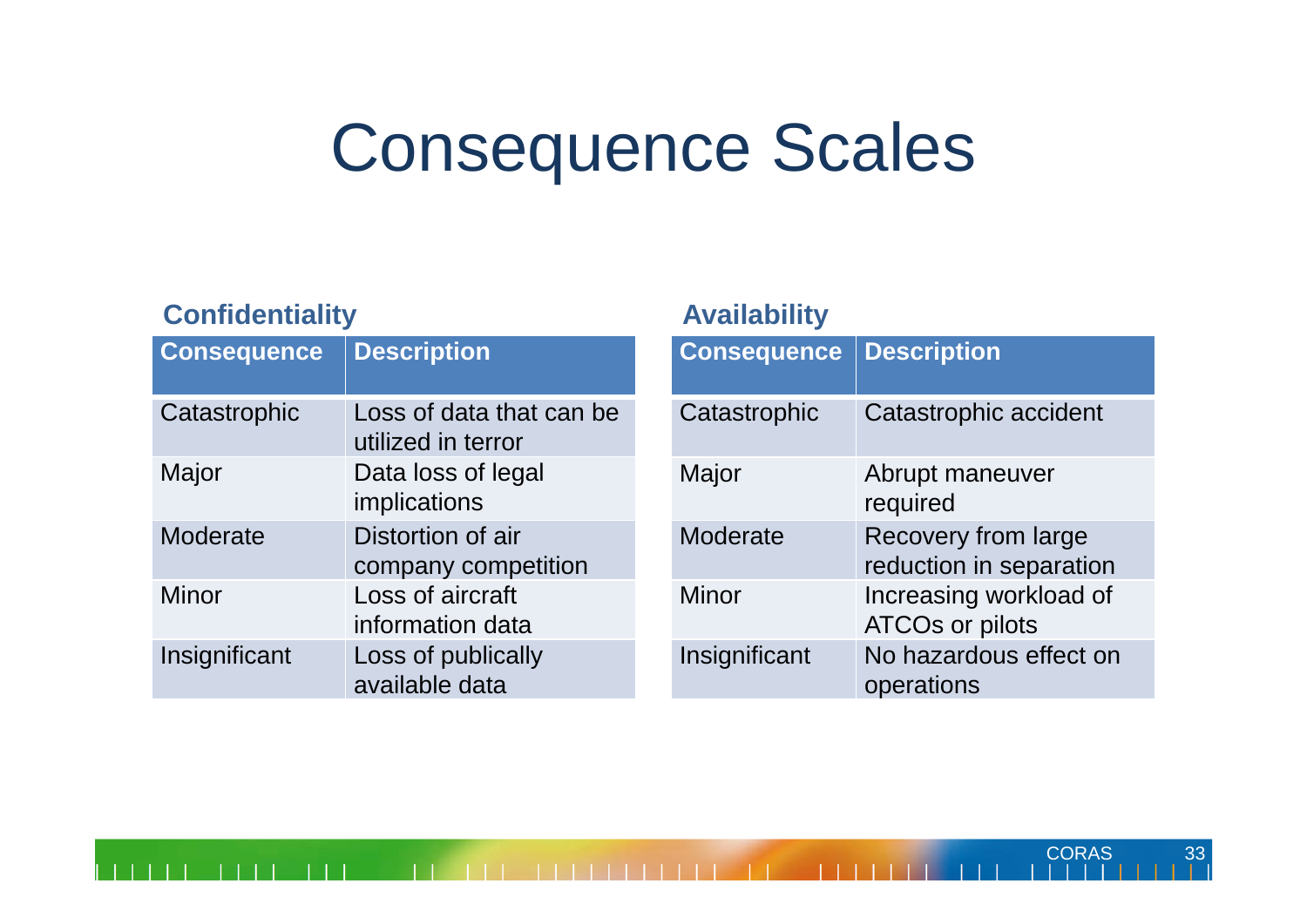#### Likelihood Scale

| Likelihood | <b>Description</b>                                                                                                                 |
|------------|------------------------------------------------------------------------------------------------------------------------------------|
| Certain    | A very high number of similar occurrences already on record; has<br>occurred a very high number of times at the same location/time |
| Likely     | A significant number of similar occurrences already on record; has<br>occurred a significant number of times at the same location  |
| Possible   | Several similar occurrences on record; has occurred more than<br>once at the same location                                         |
| Unlikely   | Only very few similar incidents on record when considering a large<br>traffic volume or no records on a small traffic volume       |
| Rare       | Has never occurred yet throughout the total lifetime of the system                                                                 |

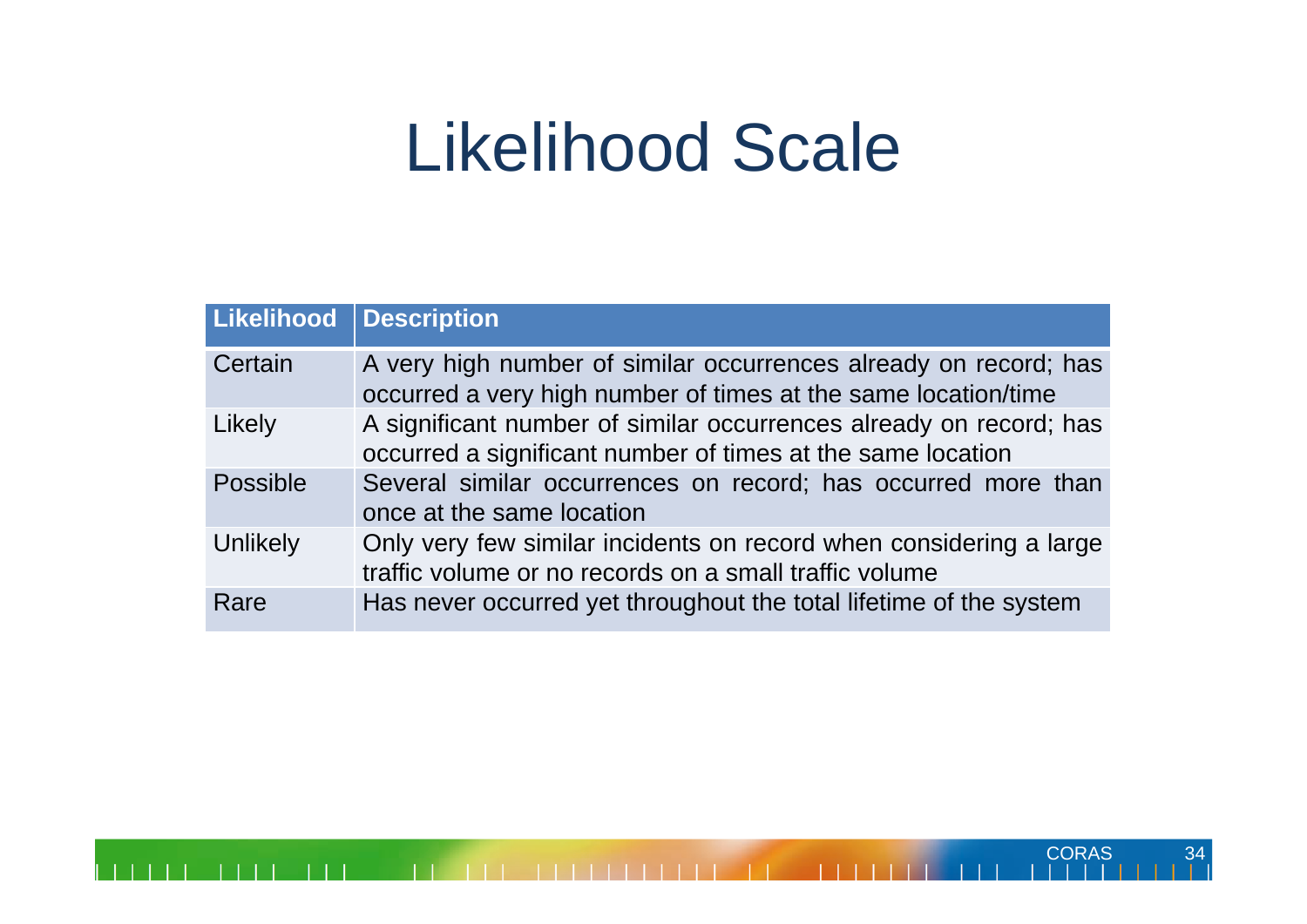#### Risk Evaluation Criteria

Consequence

|                                                |                 | <u>oonooquonoo</u> |       |          |       |              |
|------------------------------------------------|-----------------|--------------------|-------|----------|-------|--------------|
|                                                |                 | Insignificant      | Minor | Moderate | Major | Catastrophic |
| $\overline{8}$<br>Ŏ<br>$\overline{\mathbf{e}}$ | Rare            |                    |       |          |       |              |
|                                                | <b>Unlikely</b> |                    |       |          |       |              |
|                                                | Possible        |                    |       |          |       |              |
|                                                | Likely          |                    |       |          |       |              |
|                                                | Certain         |                    |       |          |       |              |

- $\mathbb{R}^n$ **High risk:** Unacceptable and must be treated
- $\Box$ **Medium risk:** Must be evaluated for possible treatment
- $\mathbb{Z}$  and  $\mathbb{Z}$ **Low risk:** Must be monitored

Note: Also the evaluation criteria may change

**CORAS** 

35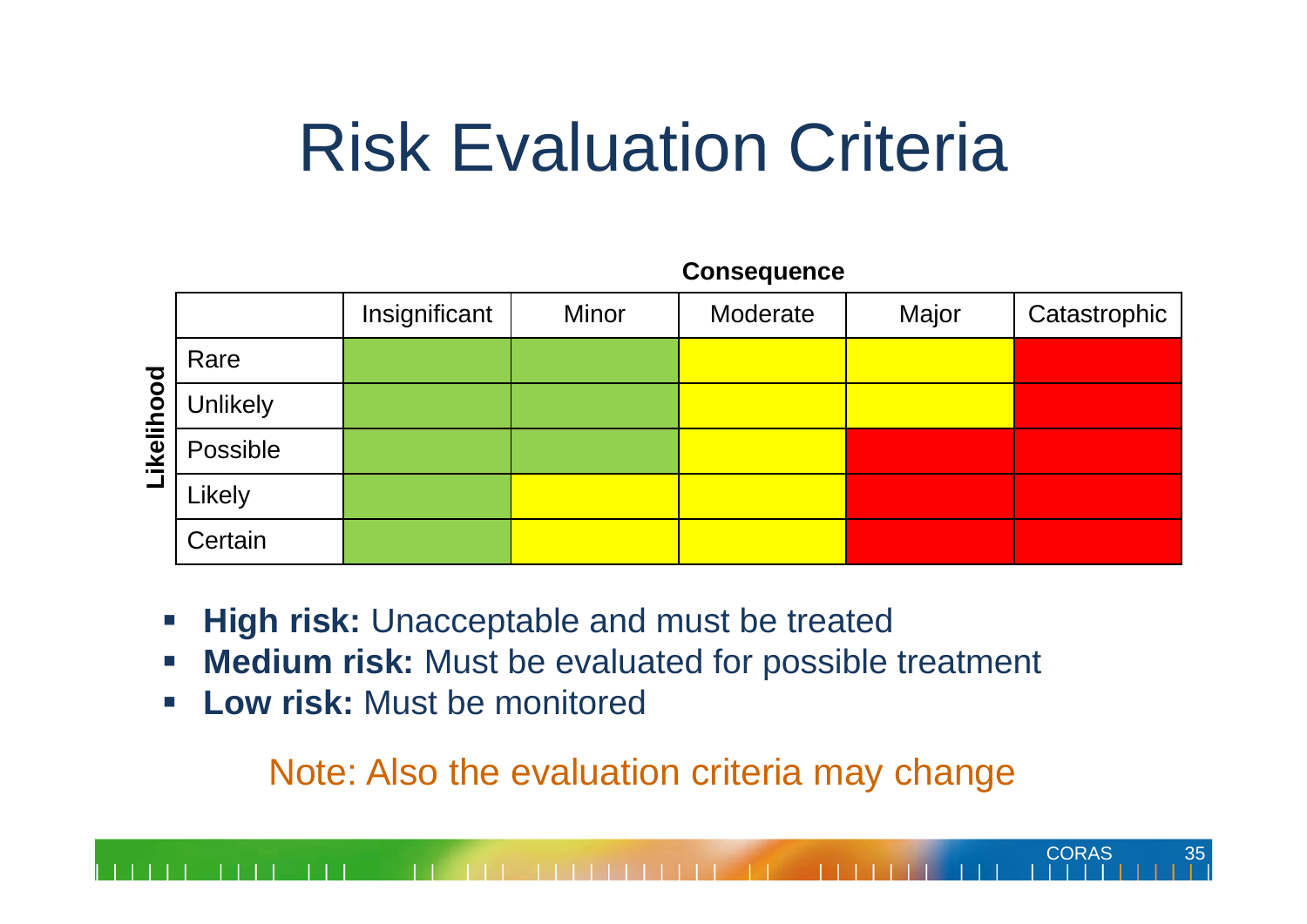#### Risk Identification

#### CORAS Step 5

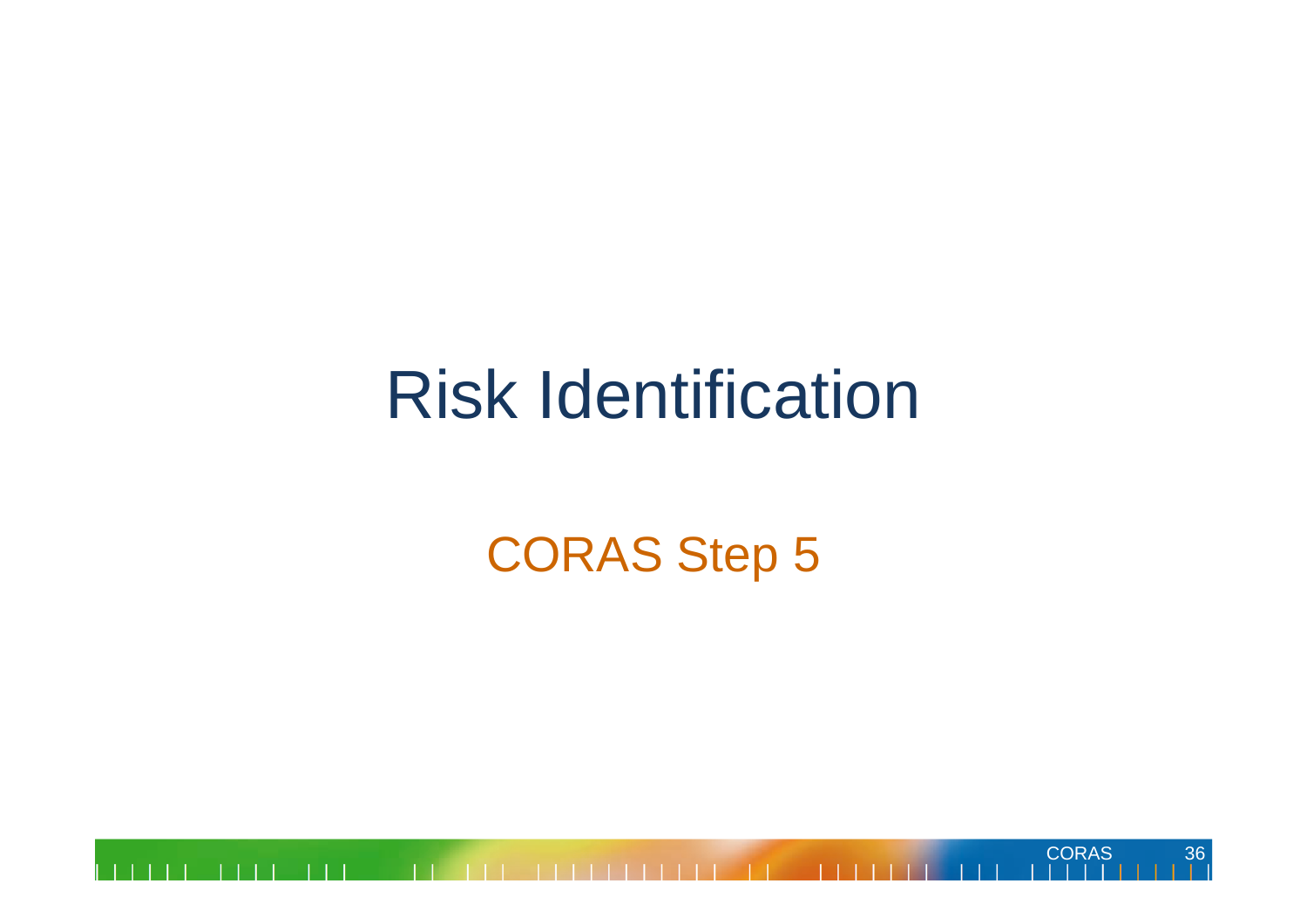

**CORAS** 

37

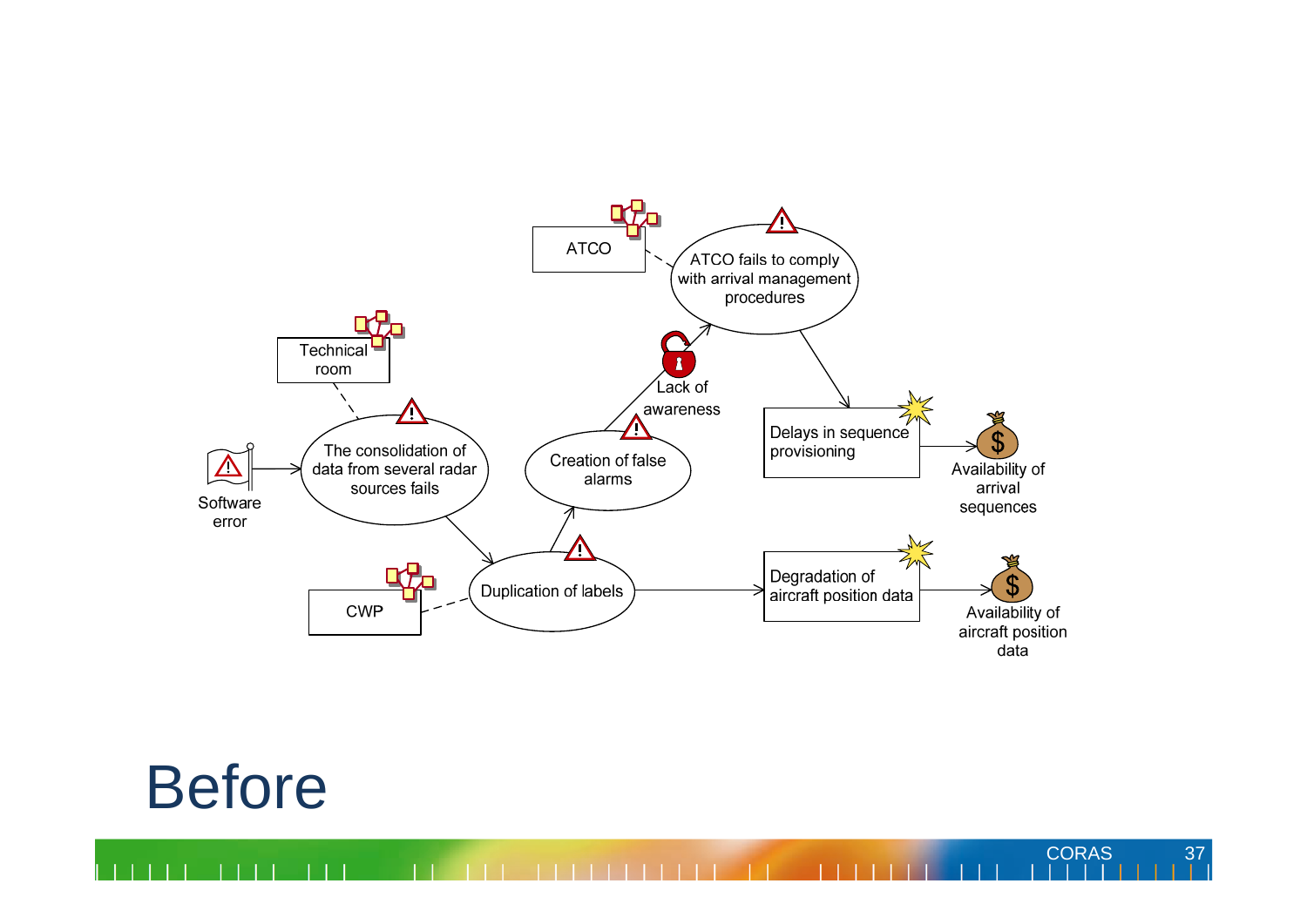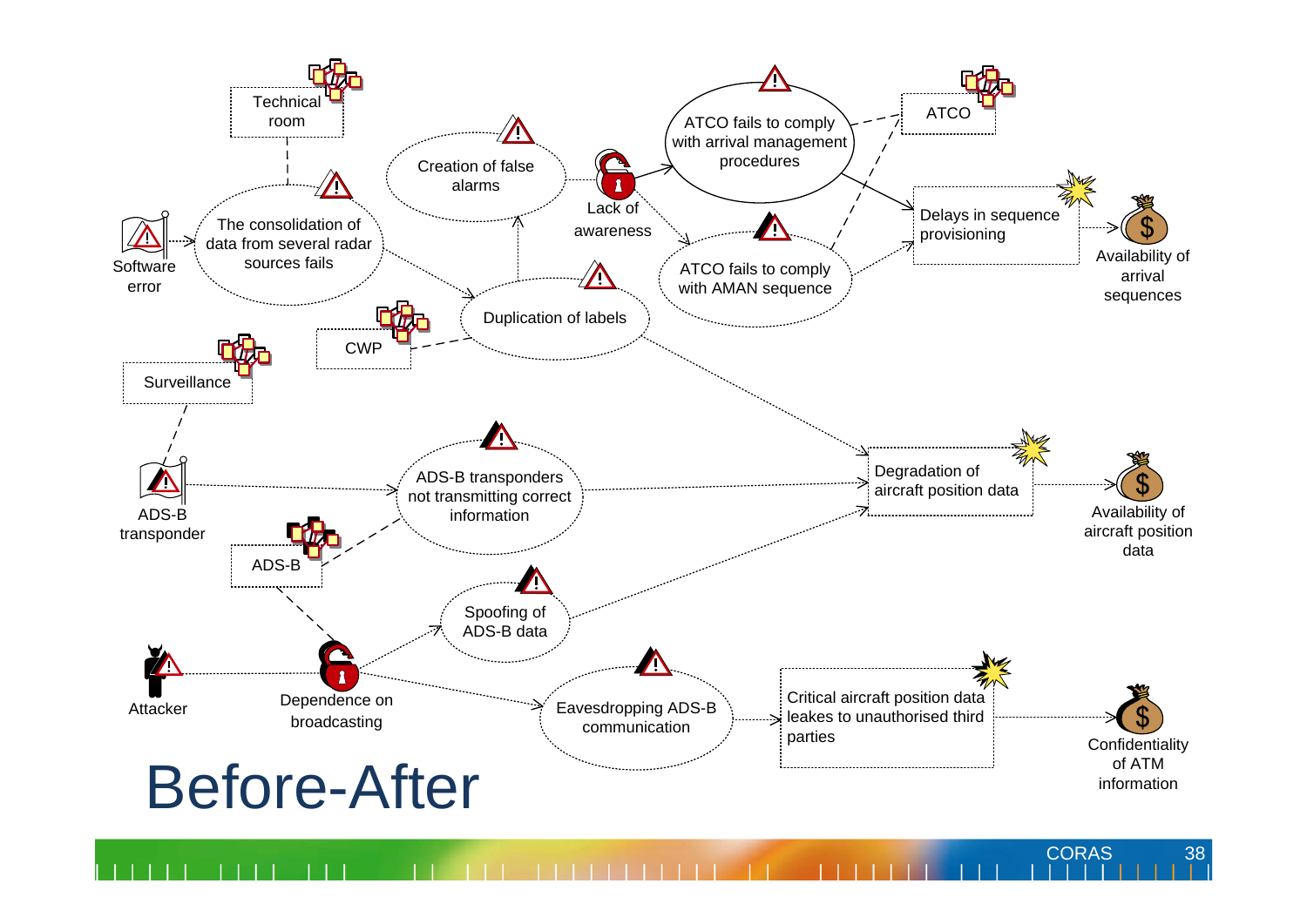#### Risk Estimation

#### CORAS Step 6

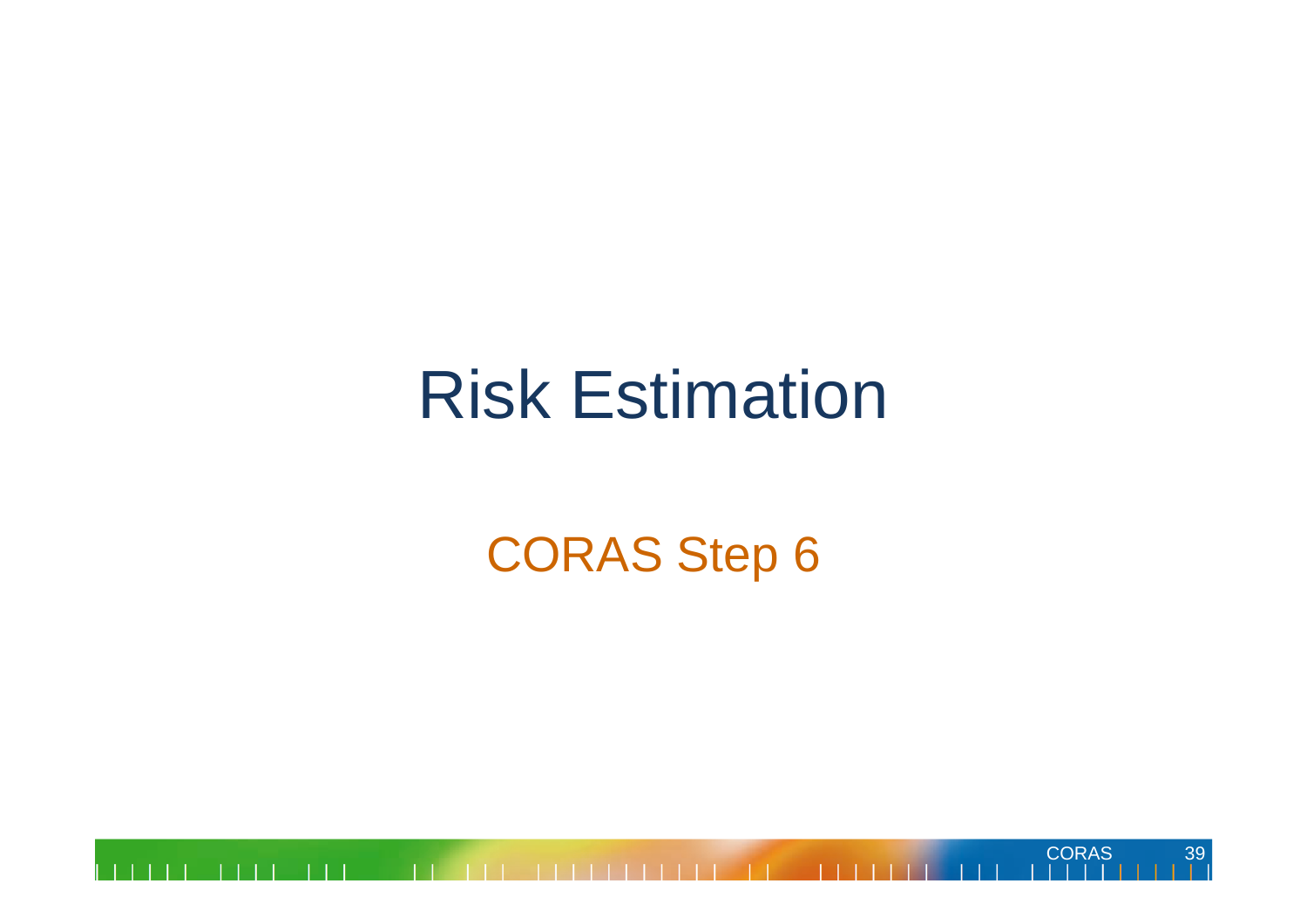

**CORAS** 

40

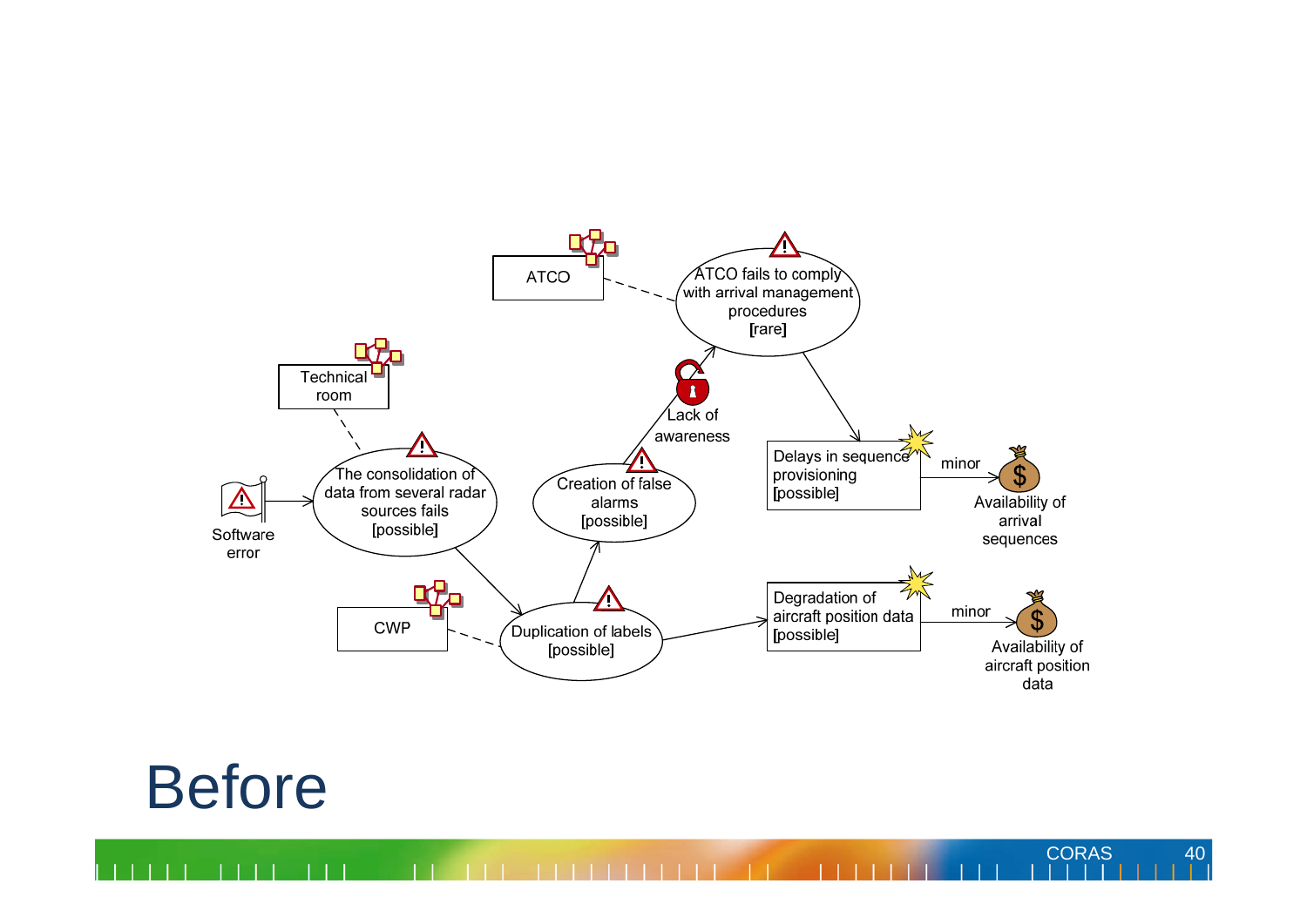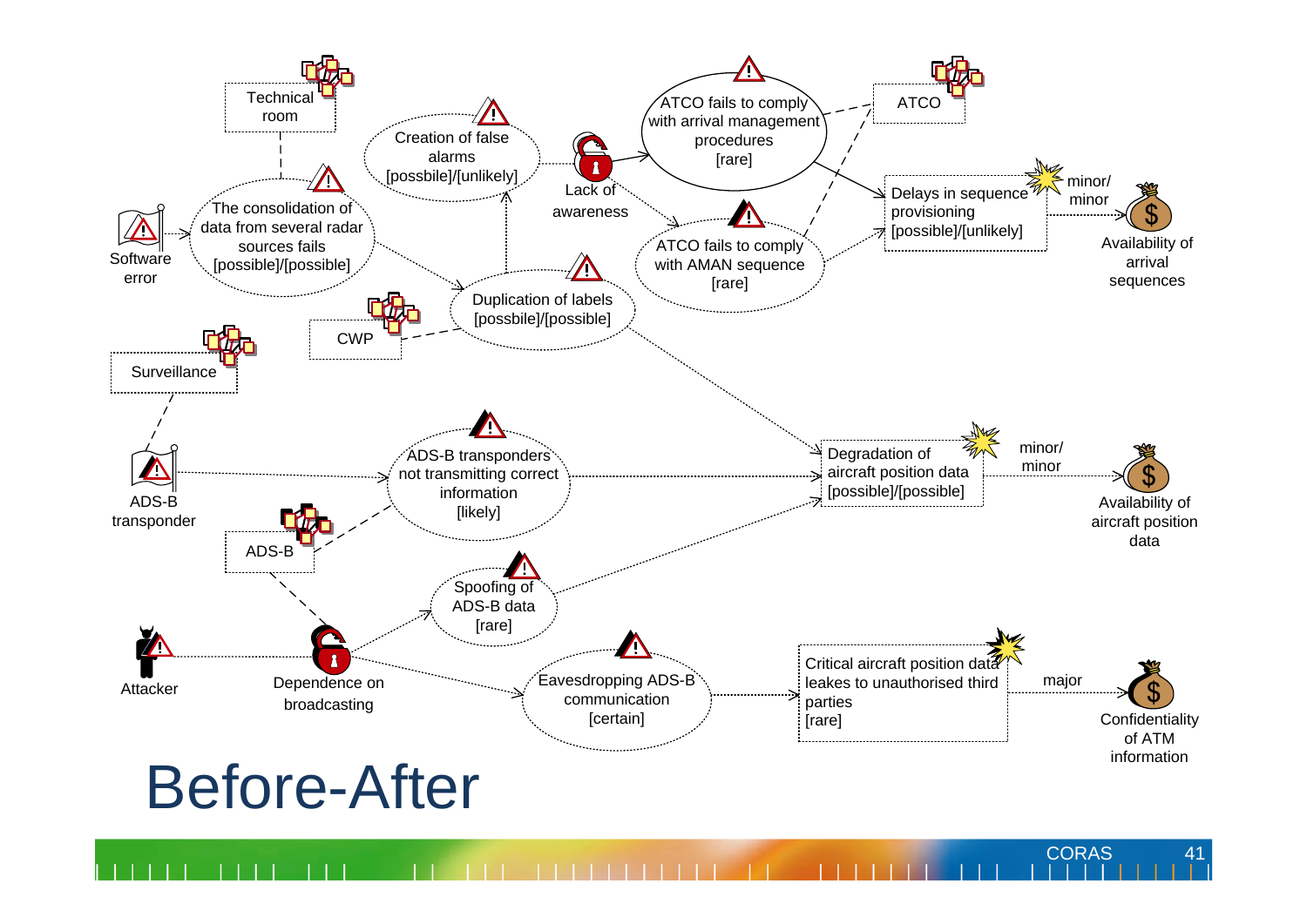#### Risk Evaluation

#### CORAS Step 7

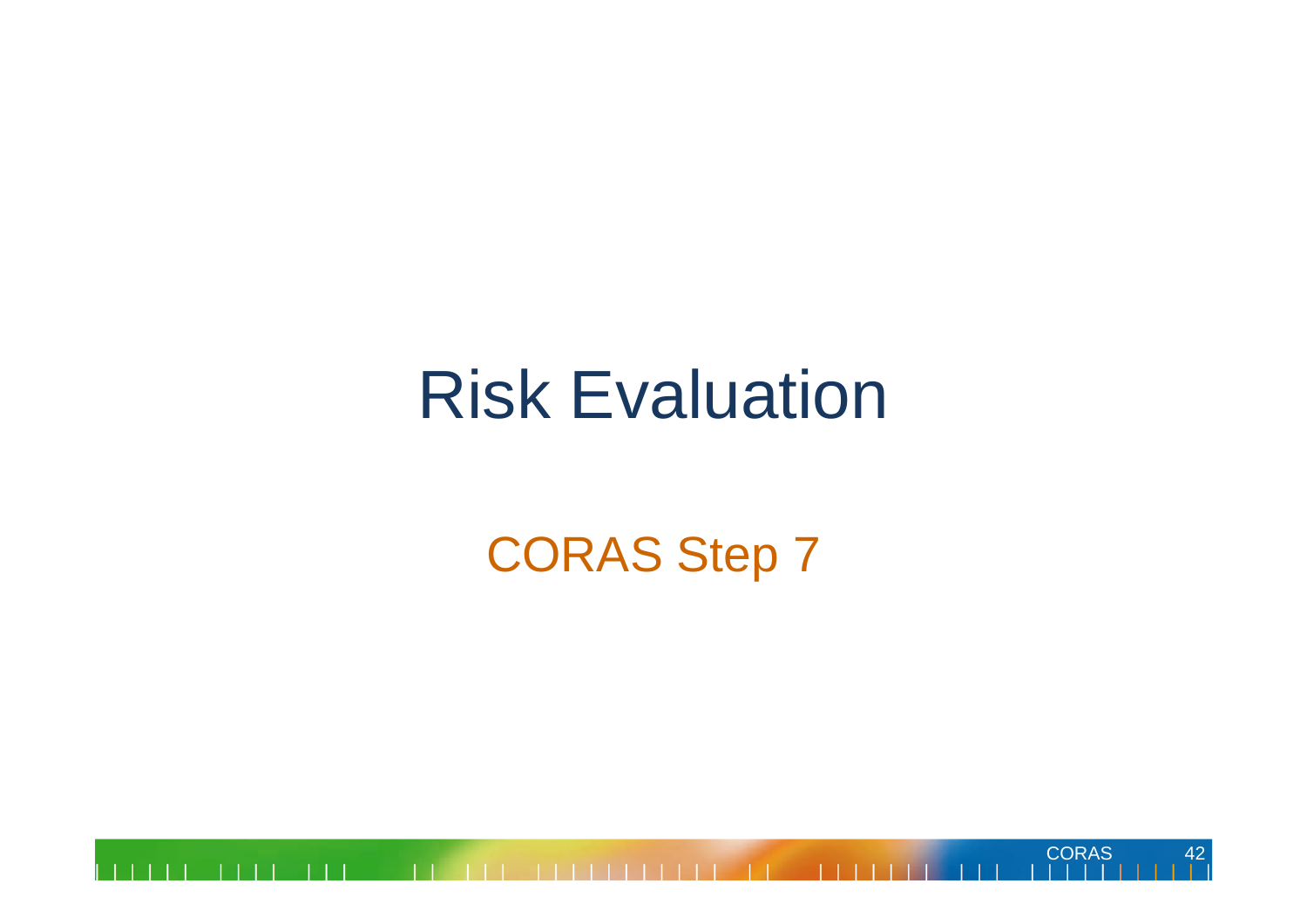#### Indirect Assets

#### Before-After



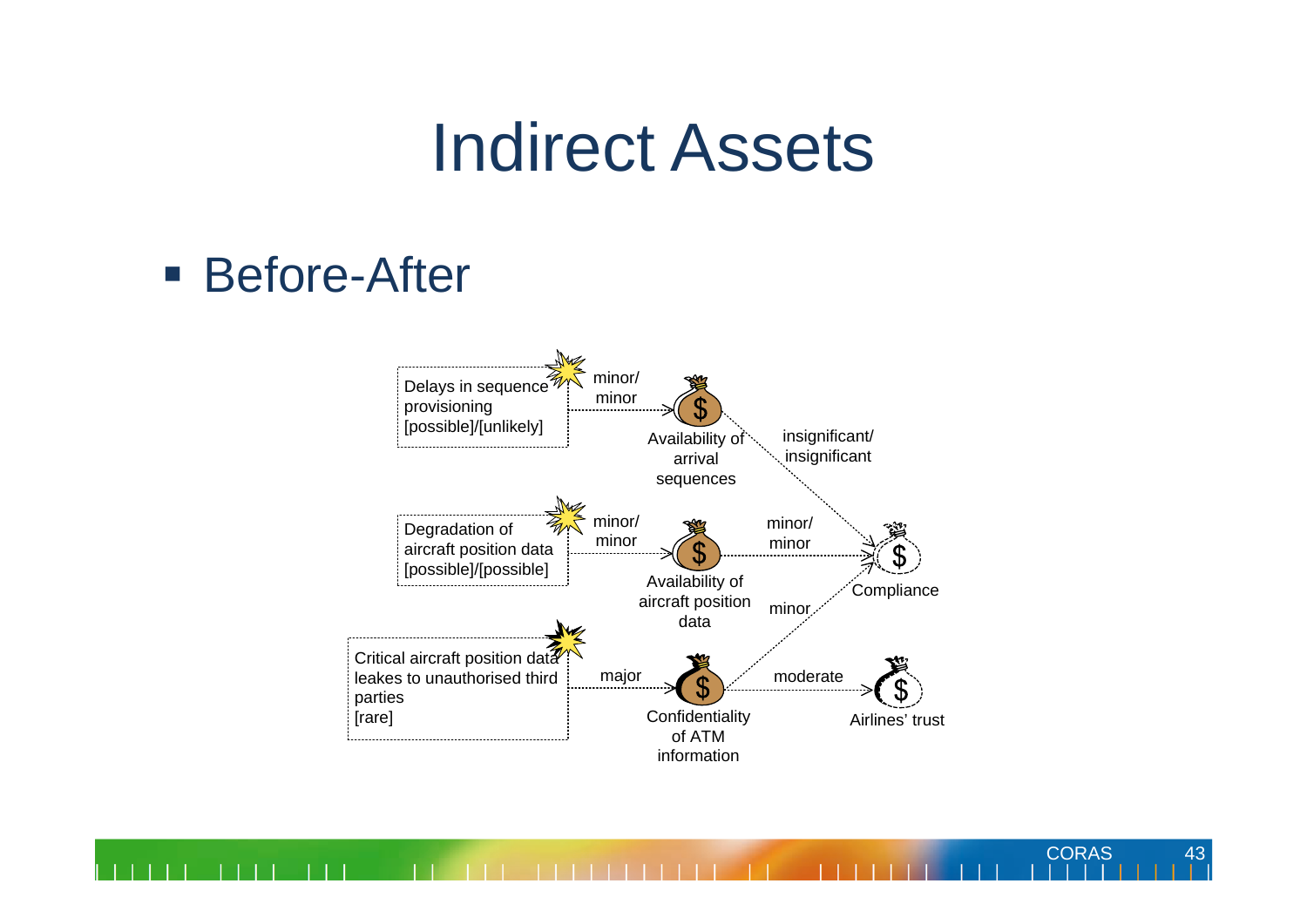### Risk Diagram

Before-After



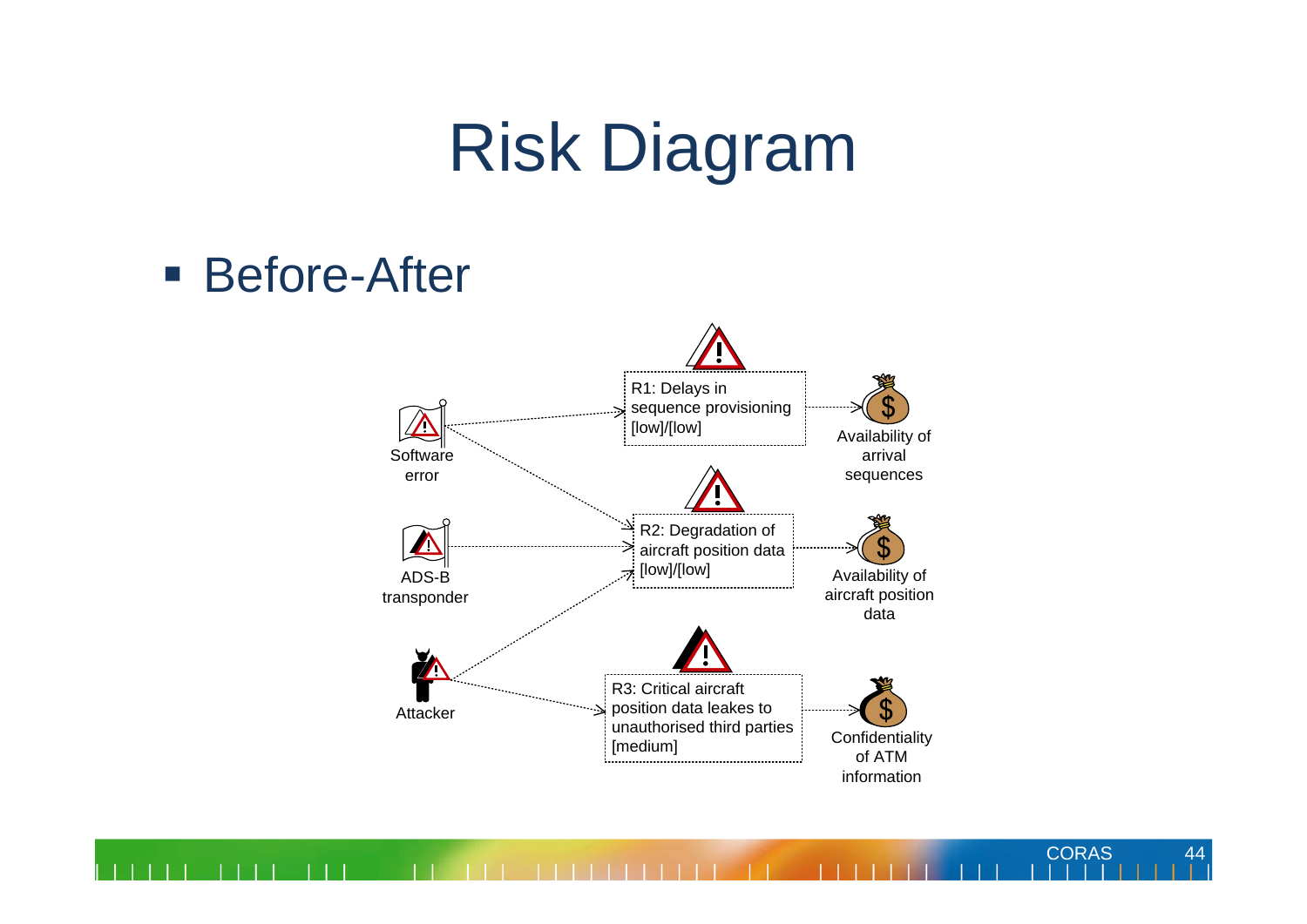## Risk Diagram



**CORAS** 

45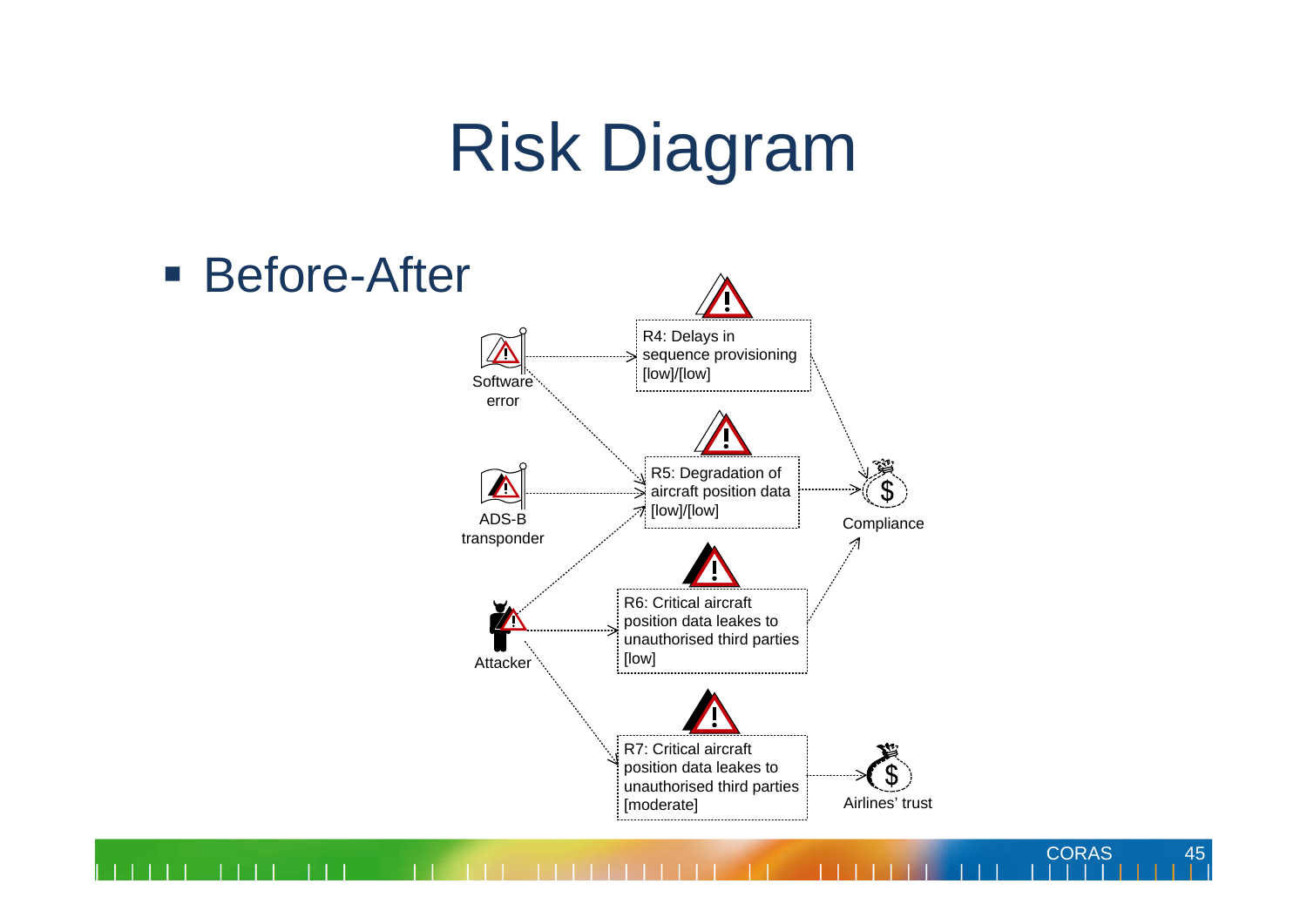#### Risk Evaluation

#### **Consequence**

**CORAS** 

46

|                            |                 | Insignificant | <b>Minor</b>                                     | Moderate | Major | Catastrophic |
|----------------------------|-----------------|---------------|--------------------------------------------------|----------|-------|--------------|
| poo<br>kelil<br><b>THE</b> | Rare            |               | R <sub>6</sub>                                   | R7       | R3    |              |
|                            | <b>Unlikely</b> | <b>R4</b>     | R <sub>1</sub>                                   |          |       |              |
|                            | Possible        | R4            | R <sub>1</sub> , R <sub>2</sub> , R <sub>5</sub> |          |       |              |
|                            | Likely          |               |                                                  |          |       |              |
|                            | Certain         |               |                                                  |          |       |              |

- **-** Legend:
	- **Intralic denotes risk before**
	- $\overline{\phantom{a}}$ **Bold** denotes risk after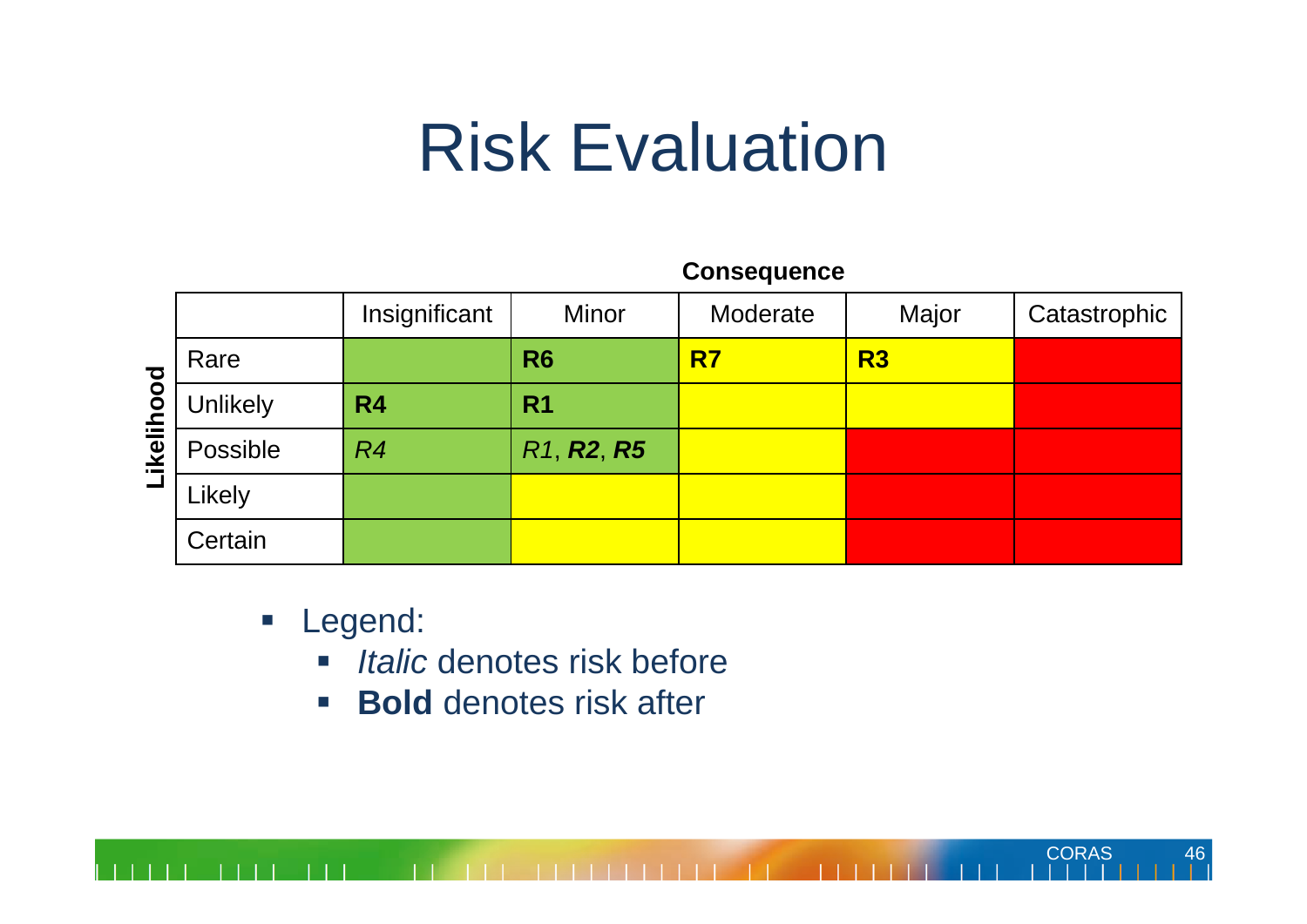### Treatment Diagram